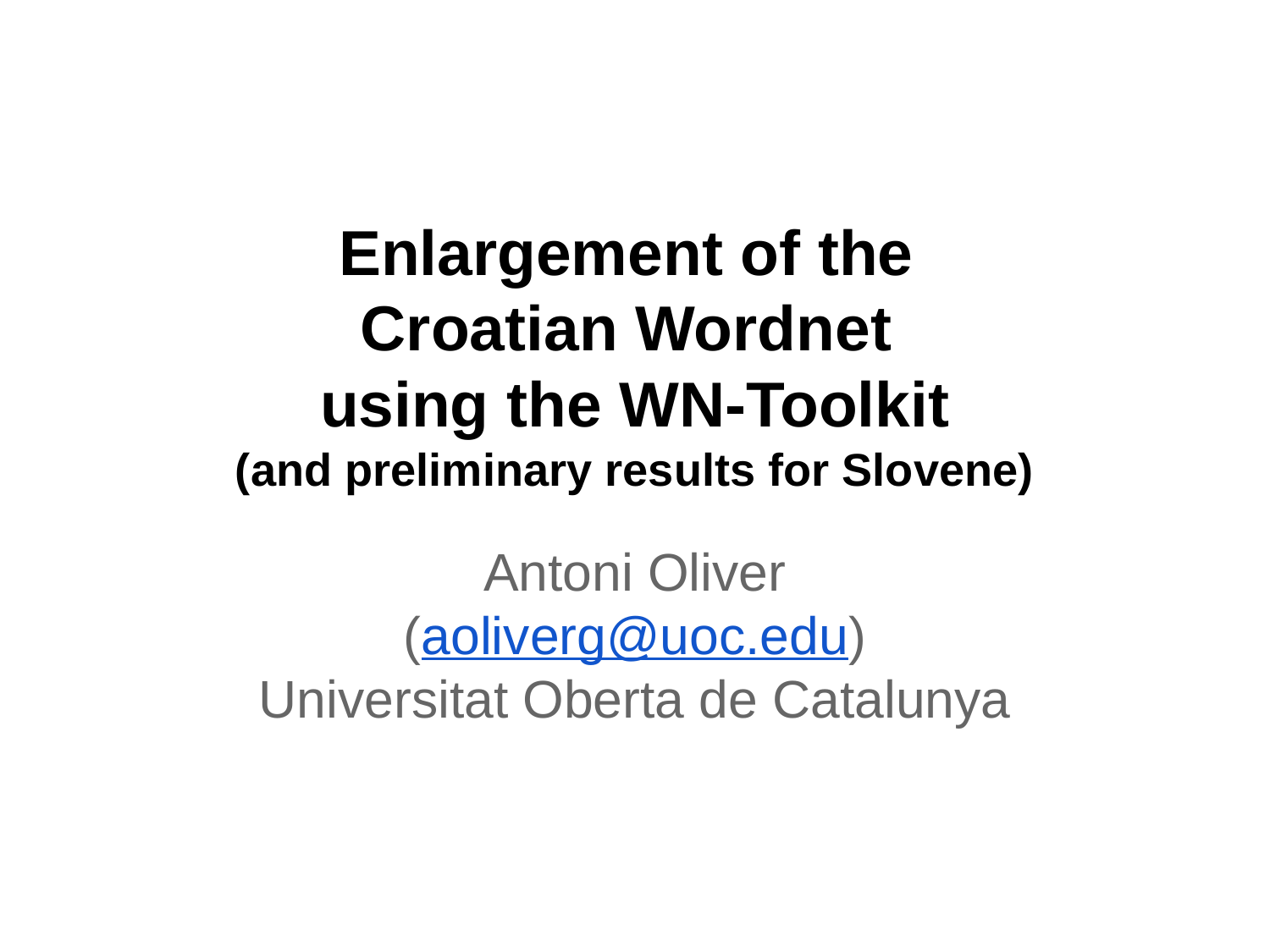# **Overview**

- The WN-Toolkit
- The Expand Model
- **Experiments and evaluation for Croatian** 
	- Dictionary-based strategy
	- Babelnet-based strategy
	- Parallel corpus based strategies
		- Machine Translation of sense-tagged corpora
		- Automatic sense tagging of parallel corpora
- Preliminary results for Slovene
- Conclusions
- Future work: 100WN Project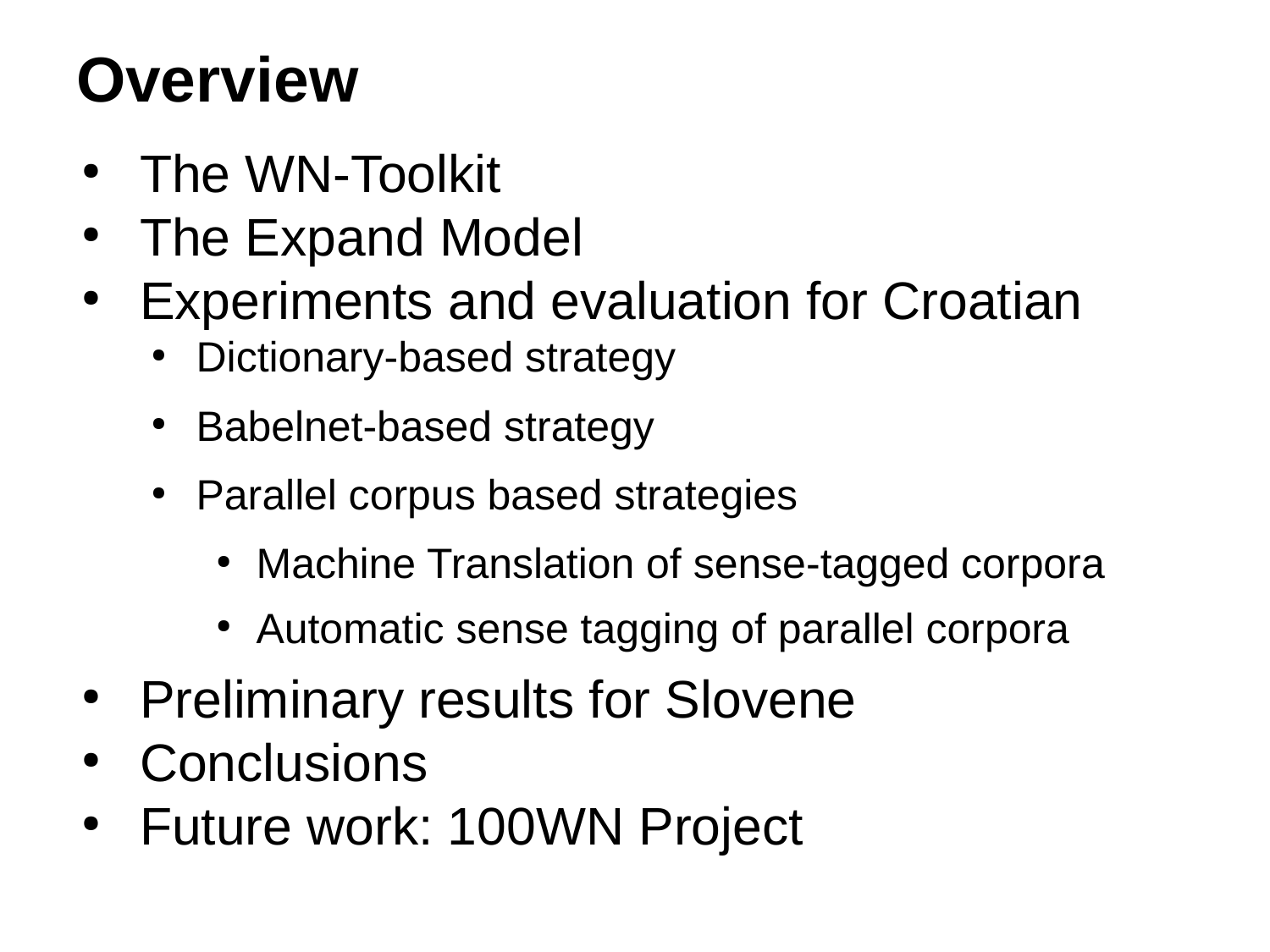### **The WN-Toolkit**

- A set of command-line programs in Python
- Some free language resources
- http://sourceforge.net/projects/wn-toolkit/
- GNU-GPL license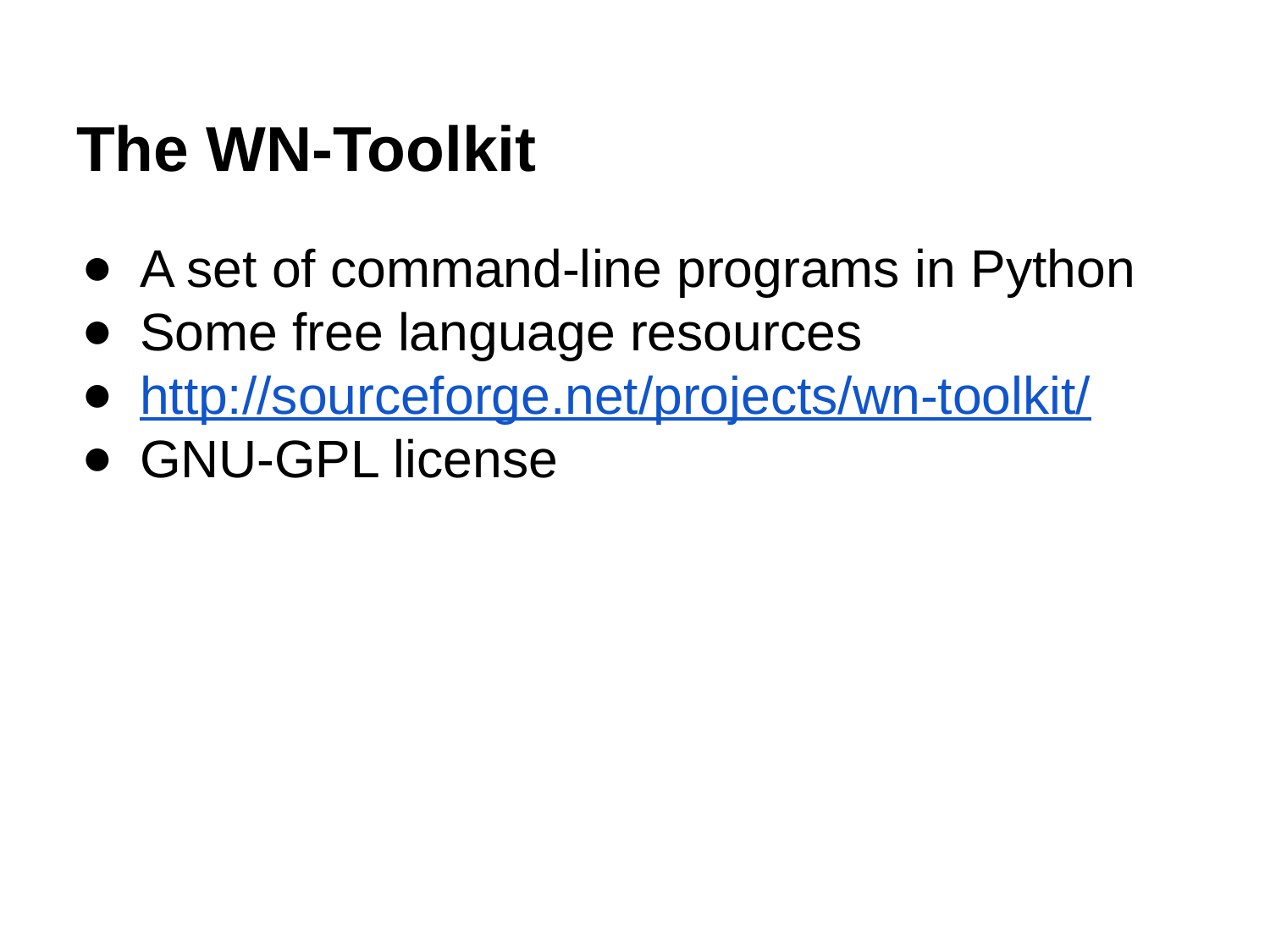# **The Expand Model**

- According to Vossen (1998) two methodologies for WordNet creation:
	- Merge Model: create a new ontology for the target language then link to PWN
	- o Expand Model: translate the variants associated with PWN synset
- The WN-Toolkit uses Expand Model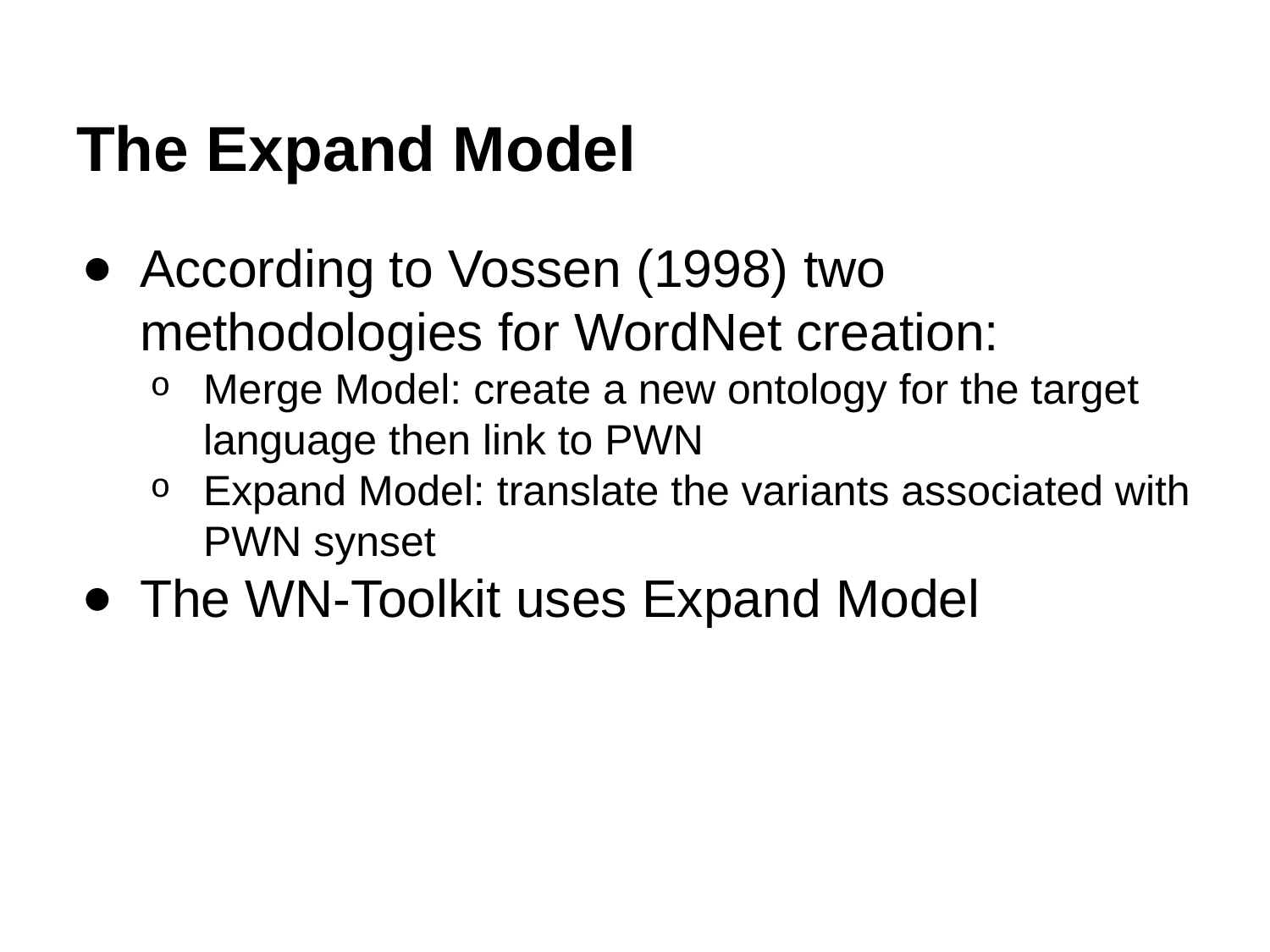#### **Experiments and evaluation**

- Experiments for Croatian
- Automatic evaluation using reference WordNets for target languages
- Partial manual evaluation
- Automatic evaluation tends to obtain lower results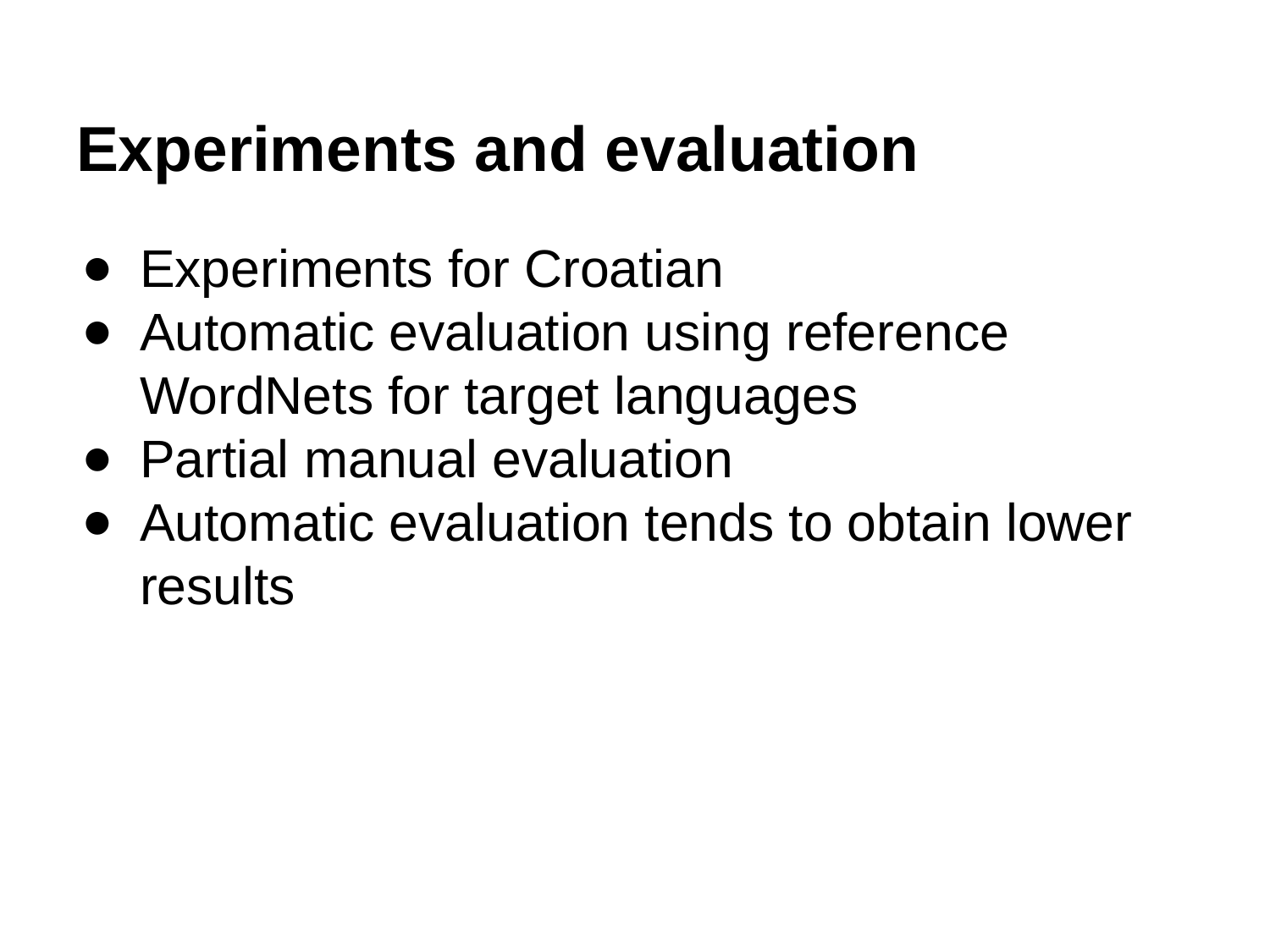# **The CroWN**

- 10.031 synsets
- 31.367 synset-variant pairs
- XML-like format

<SYNSET><ID>ENG30-02400139-n</ID><POS>n</POS><SYNONYM><LITERAL sense="1">porodica Bovidae</LITERAL><LITERAL sense="1">šupljorošci</LITERAL><LITERAL sense="1">porodica šupljorožaca</LITERAL></SYNONYM><DEF>porodica unutar podreda …...goveda, bizoni, ovce i koze</DEF><ILR type="hypernym">ENG30-01862557-n</ILR><ILR type="holo\_member">ENG30-02398732n</ILR><STAMP></STAMP><BCS>3</BCS><SUMO>HoofedMammal<TYPE>+</TYPE></SUMO><DOMAIN>z oology</DOMAIN></SYNSET>

• Transformed into OML Format

02400139-n hrv:lemma šupljorošci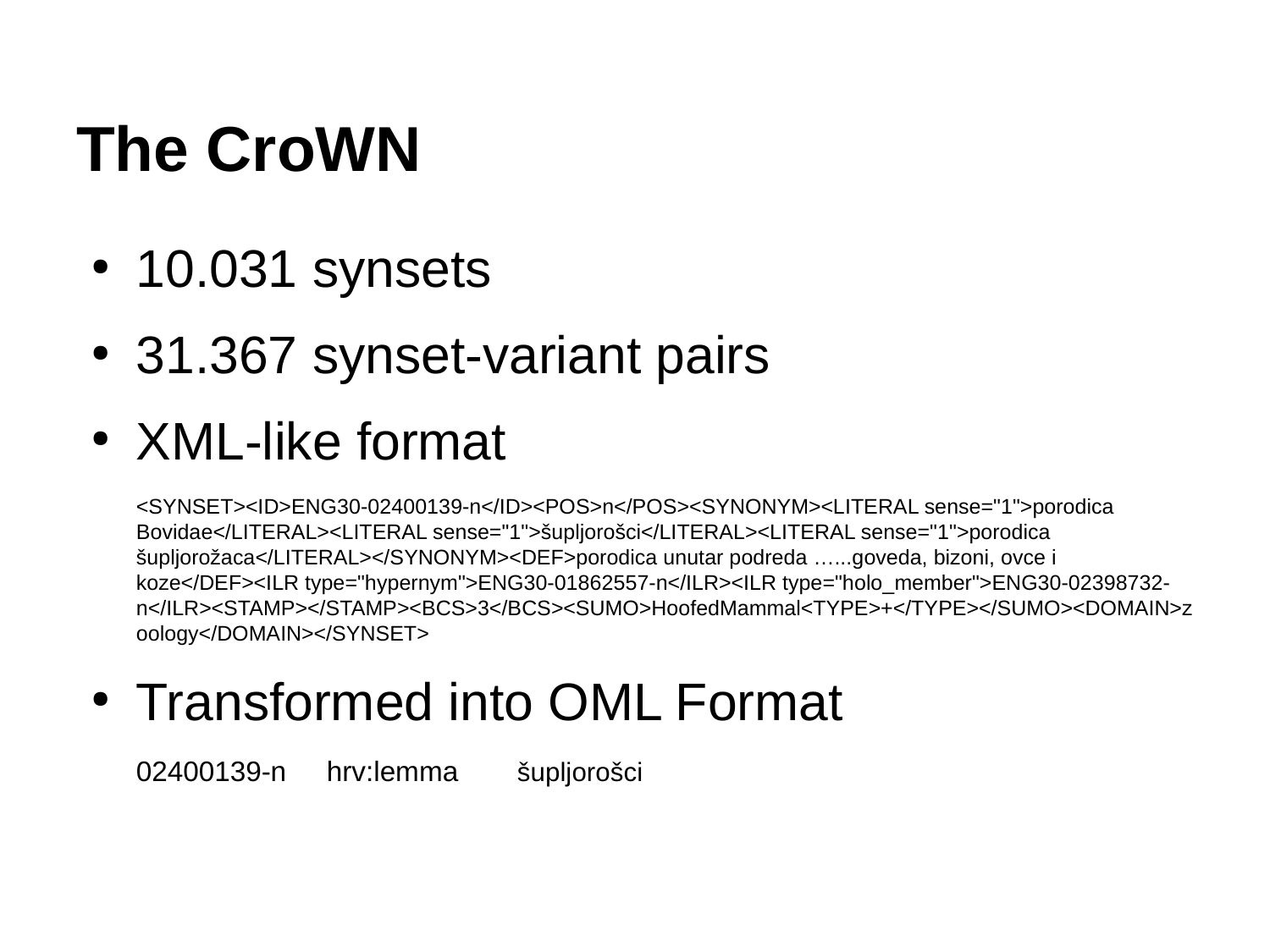### **The Princeton WordNet for English**

- 117.659 synsets
- 206.975 synset-variant pairs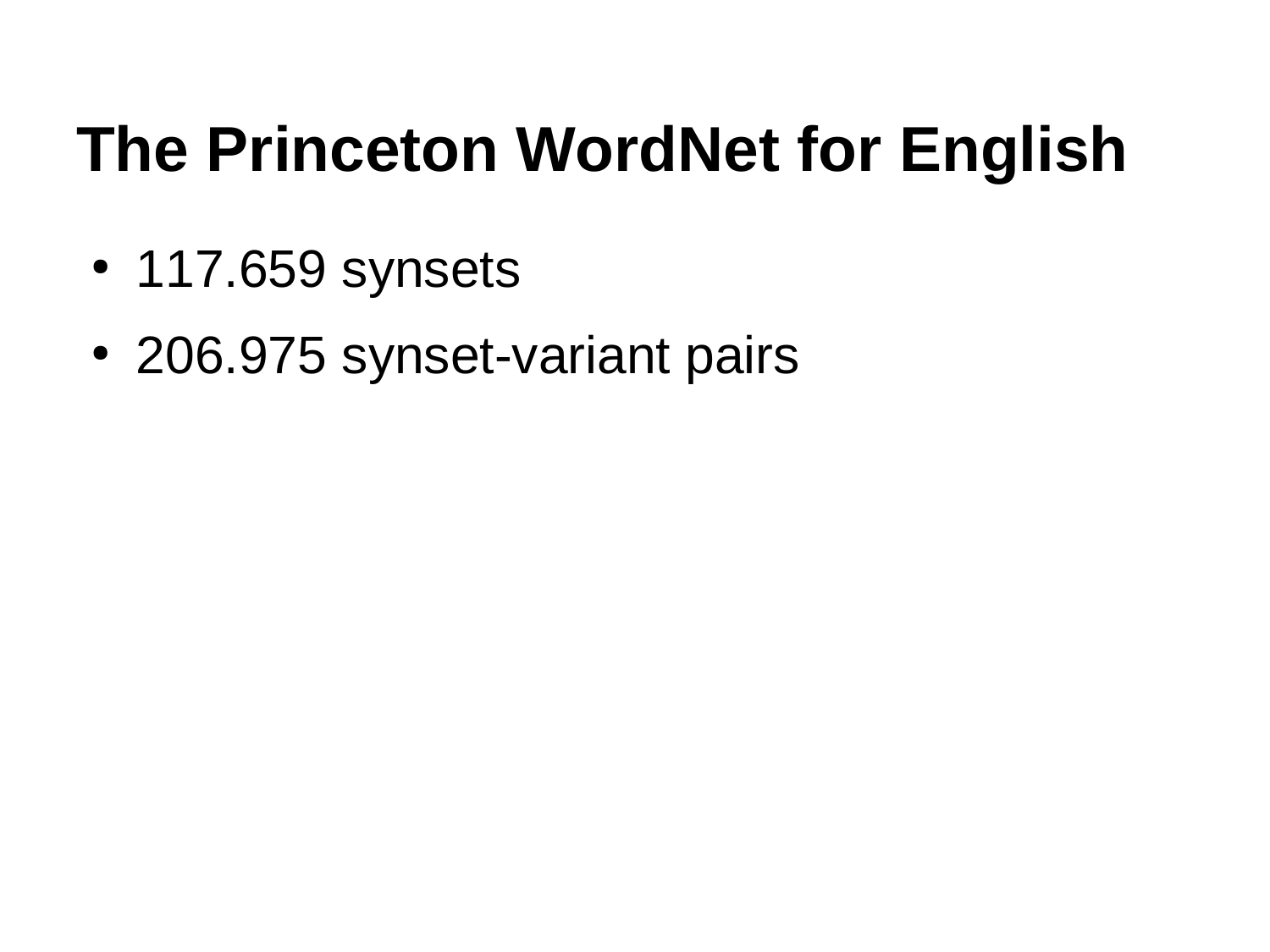#### **Automatic vs. manual evaluation**

- No Ref. var. for the synset  $\rightarrow$  Not evaluated
- $\bullet$  Extr. Var. = Ref. Var.  $\rightarrow$  Correct
- Extr.Var.  $\neq$  Ref. Var.  $\rightarrow$  Incorrect
	- It may be correct, but not present as a variant in the target WordNet. Example:
	- o 15143477-n defunció mort death,dying,demise the time when something ends
	- o It may be correct, but some error is present in the target WordNet. Example:
	- o 14798039-n tetraclorur de carboni tertaclorur de carboni carbon tetrachloride,carbon tet,tetrachloromethane,perchloromethan e a colorless nonflammable liquid used as a solvent for fats and oils; because of its toxicity its use as a cleaning fluid or fire extinguisher has declined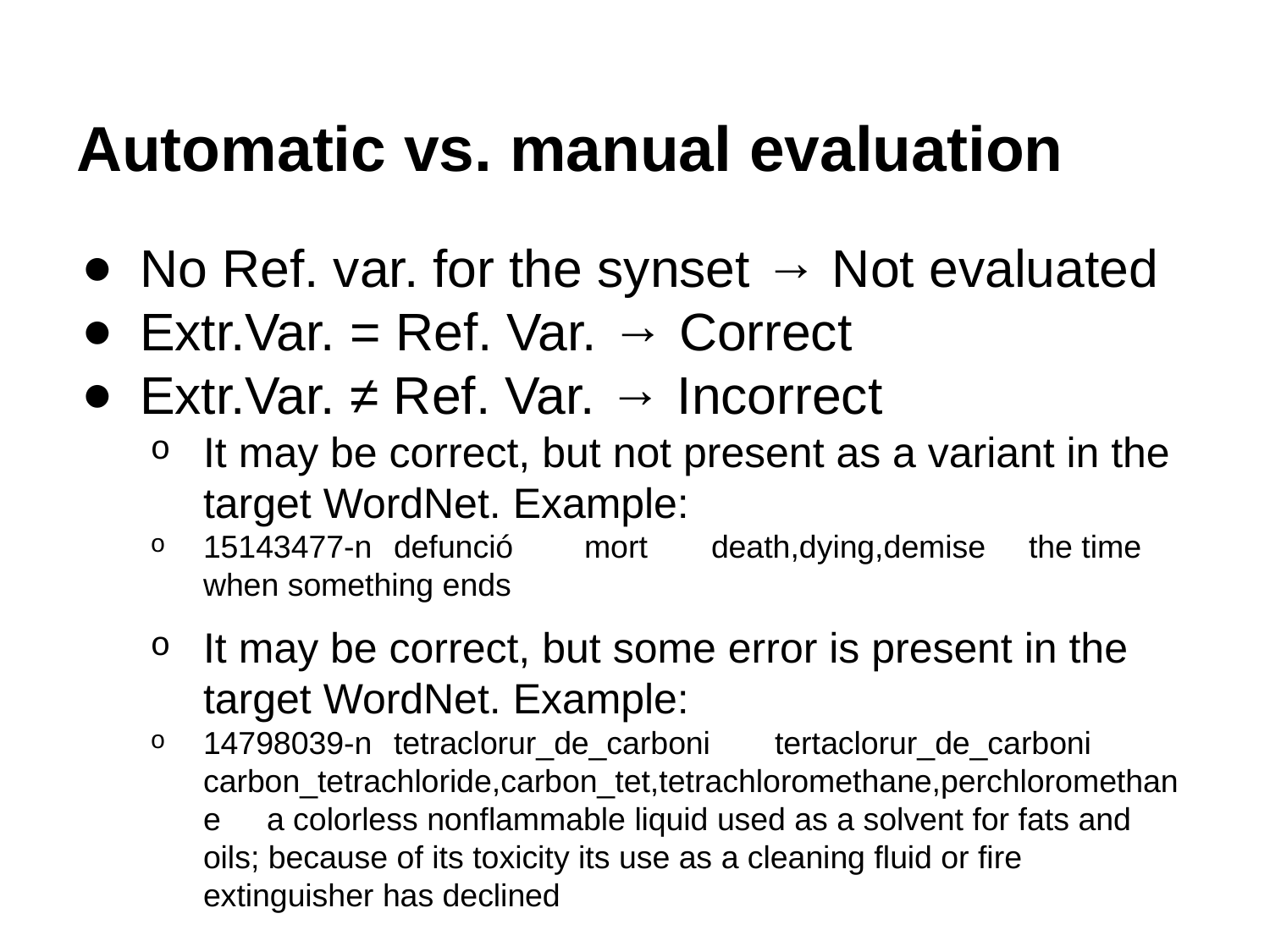# **Files for evaluation**

#### ● Non-evaluated

13901321-n cijev pipe,tube a hollow cylindrical shape 02533282-v provjeriti check make an examination or... \*01902274-n konj horseback the back of a horse ?09400037-n protona proton a stable particle with positive...

#### **Incorrect**

10476086-n zatvorenik uznik,zatočenik,zarobljenik,osoba koja je zarob ljena i drži se u zatočeništvu prisoner,captive a person who is confined; especially a prisoner of war

\*11672400-n wildflower divlji cvijet,nekultivirani cvijet koji raste u divljini wildflower,wild\_flower wild or uncultivated flowering plant ?07725376-n graška grašak,sjemenka graška (biljke) peaseed of a pea plant used for food #02197781-v naći naći se, nalaziti se,... u kakvo stanje ili kakvu situaciju find perceive oneself to be in a certain condition or place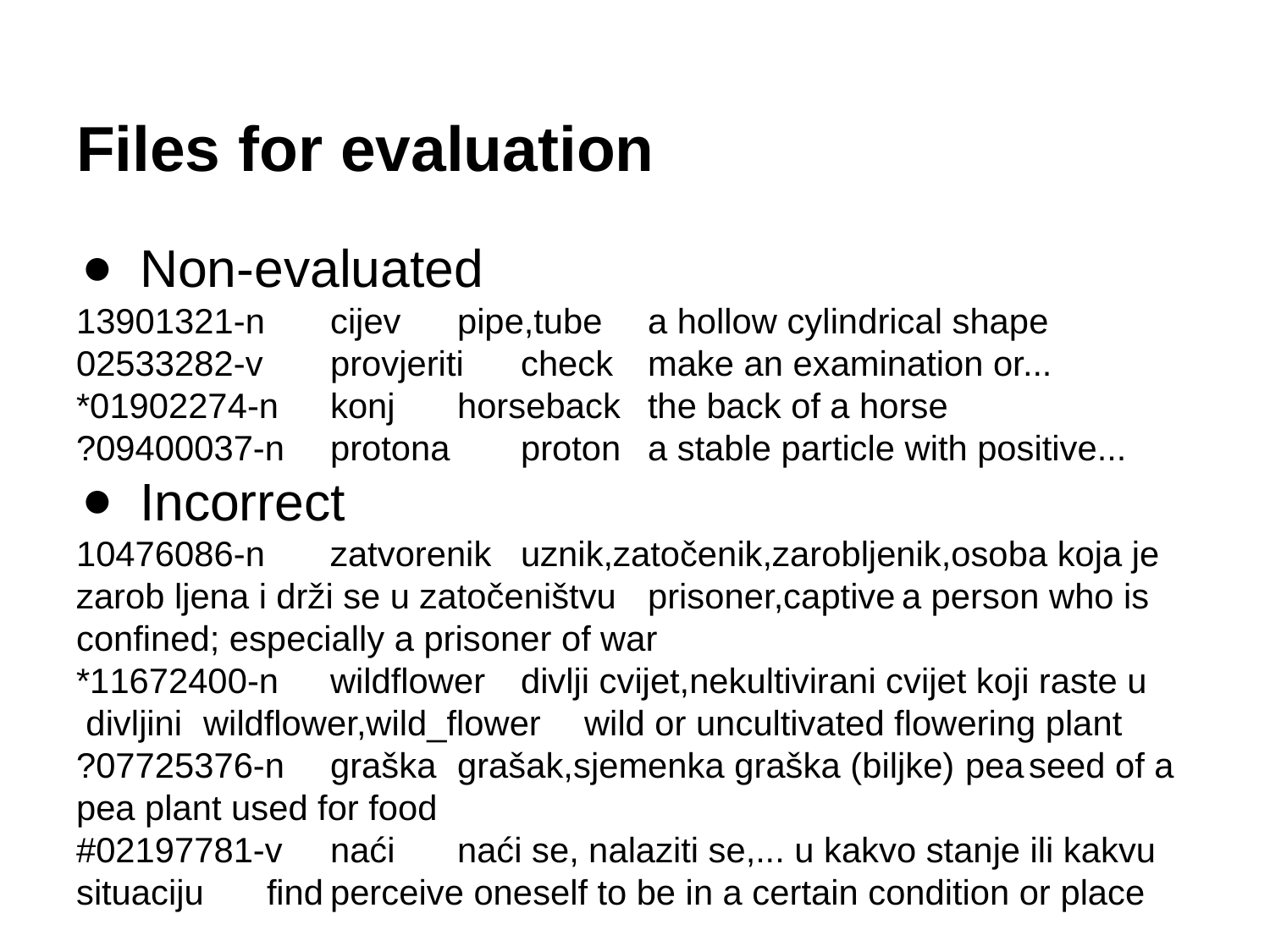### **Dictionary-based strategy**

- We get variants for synsets having monosemic English variants
	- PWN: 00098939-n self-service
	- DICT: self-service n samoposluživanje
	- WN-HRV: 00098939-n samoposluživanje
- We use several free dictionaries and encyclopedias (OmegaWiki, Wiktionary, Wikipedia, Geonames, Wikispecies)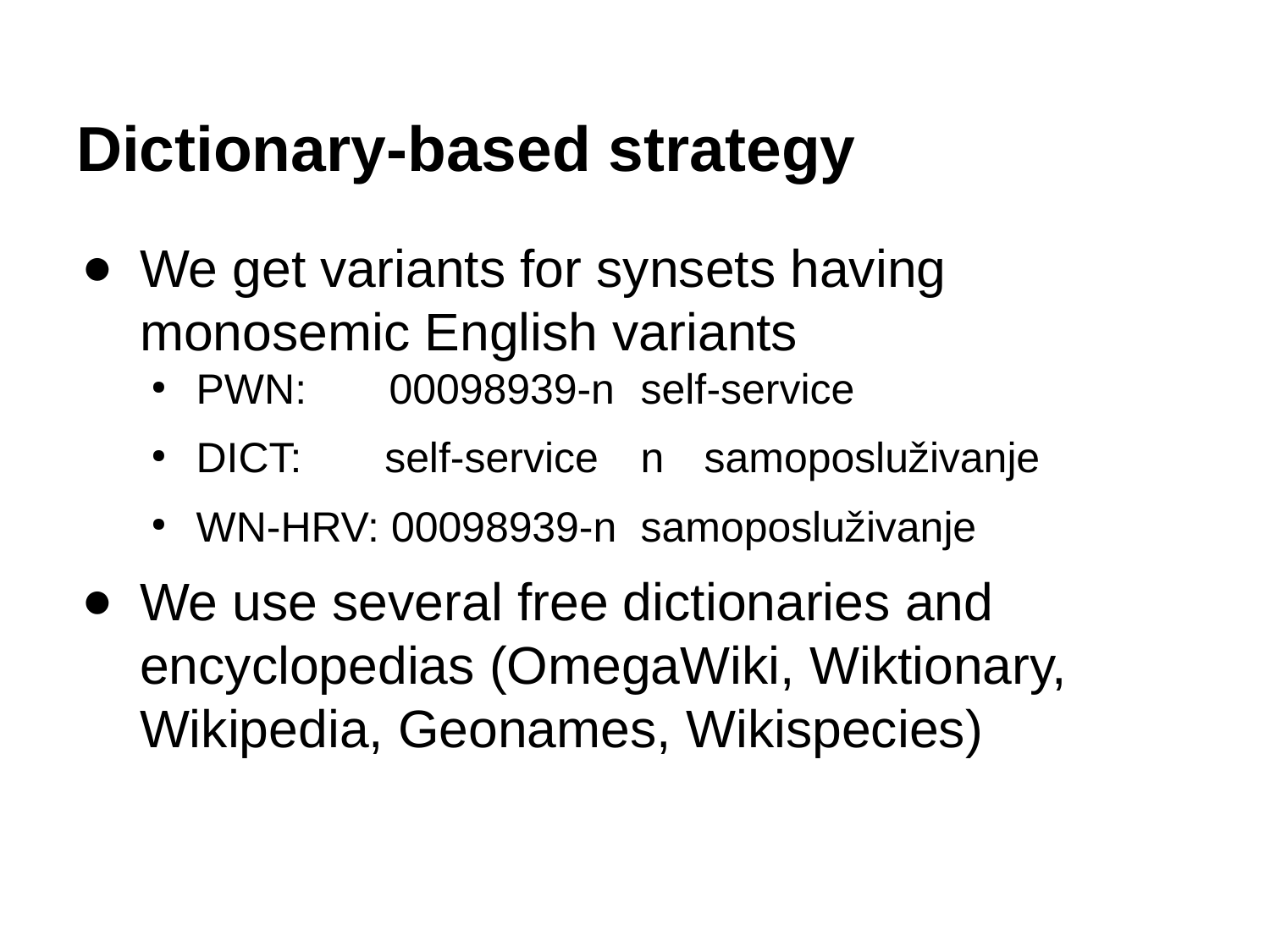# **Size of the dictionaries (eng-hrv)**

| OmegaWiki         | 1.692  |
|-------------------|--------|
| Wiktionary        | 7.437  |
| Wikipedia         | 70.387 |
| Geonames          | 1.353  |
| <b>Wikispaces</b> | 1.785  |
| <b>TOTAL</b>      | 79.984 |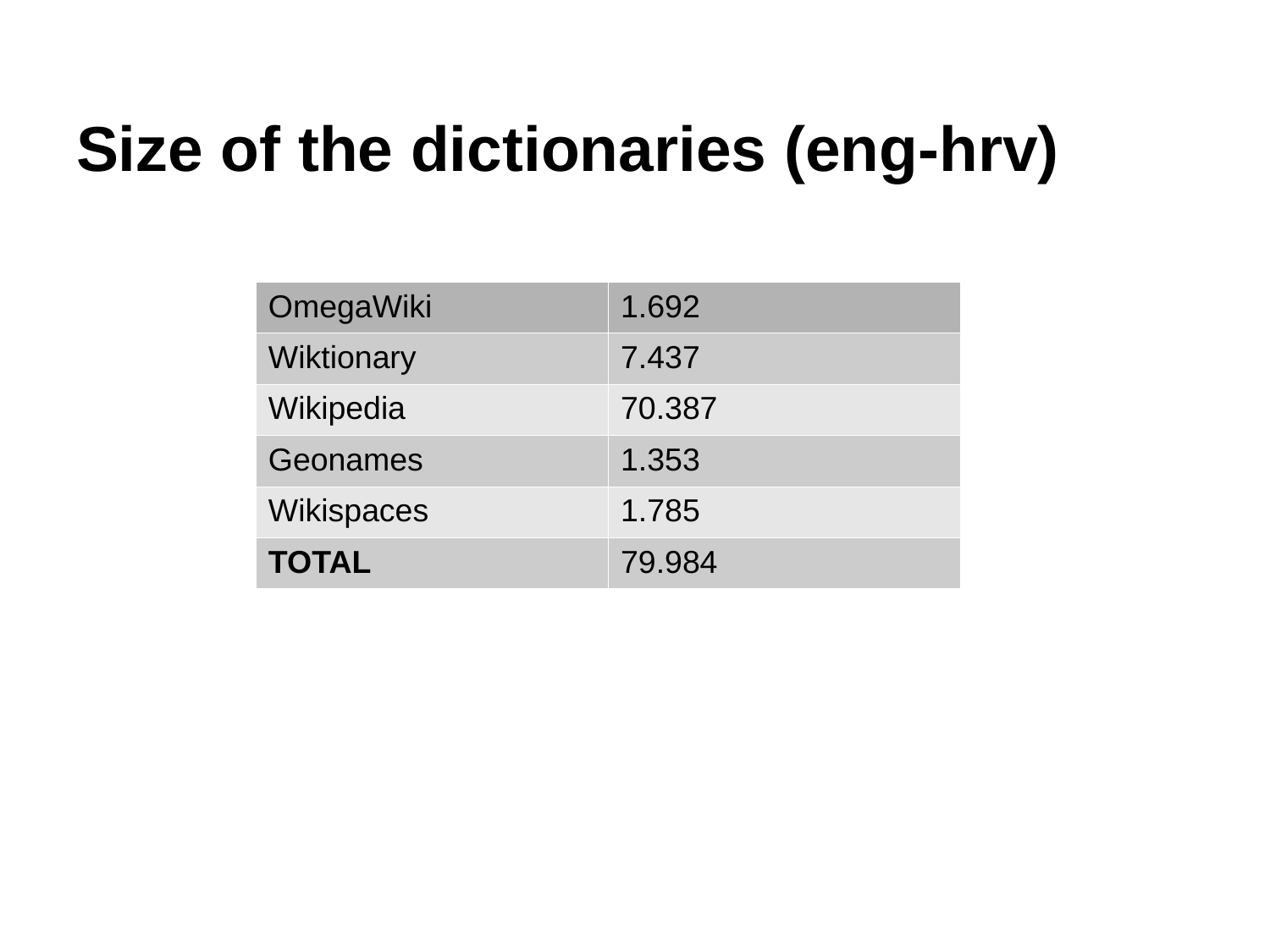# **Results for dictionary-based strategy**

• Automatic Evaluation

| <b>Total</b>       | 7.247   |
|--------------------|---------|
| Evaluated          | 1.156   |
| Precision          | 70.33 % |
| <b>Precision N</b> | 70.49 % |
| <b>Precision V</b> | 66.10 % |
| <b>Precision A</b> | 83.33 % |
| <b>Precision R</b> |         |

• Corrected  $(10%-NE - 20%-I)$ 

| Automatic | Precision | Precision * |
|-----------|-----------|-------------|
| $70.33\%$ | 84.49 %   | $90.72\%$   |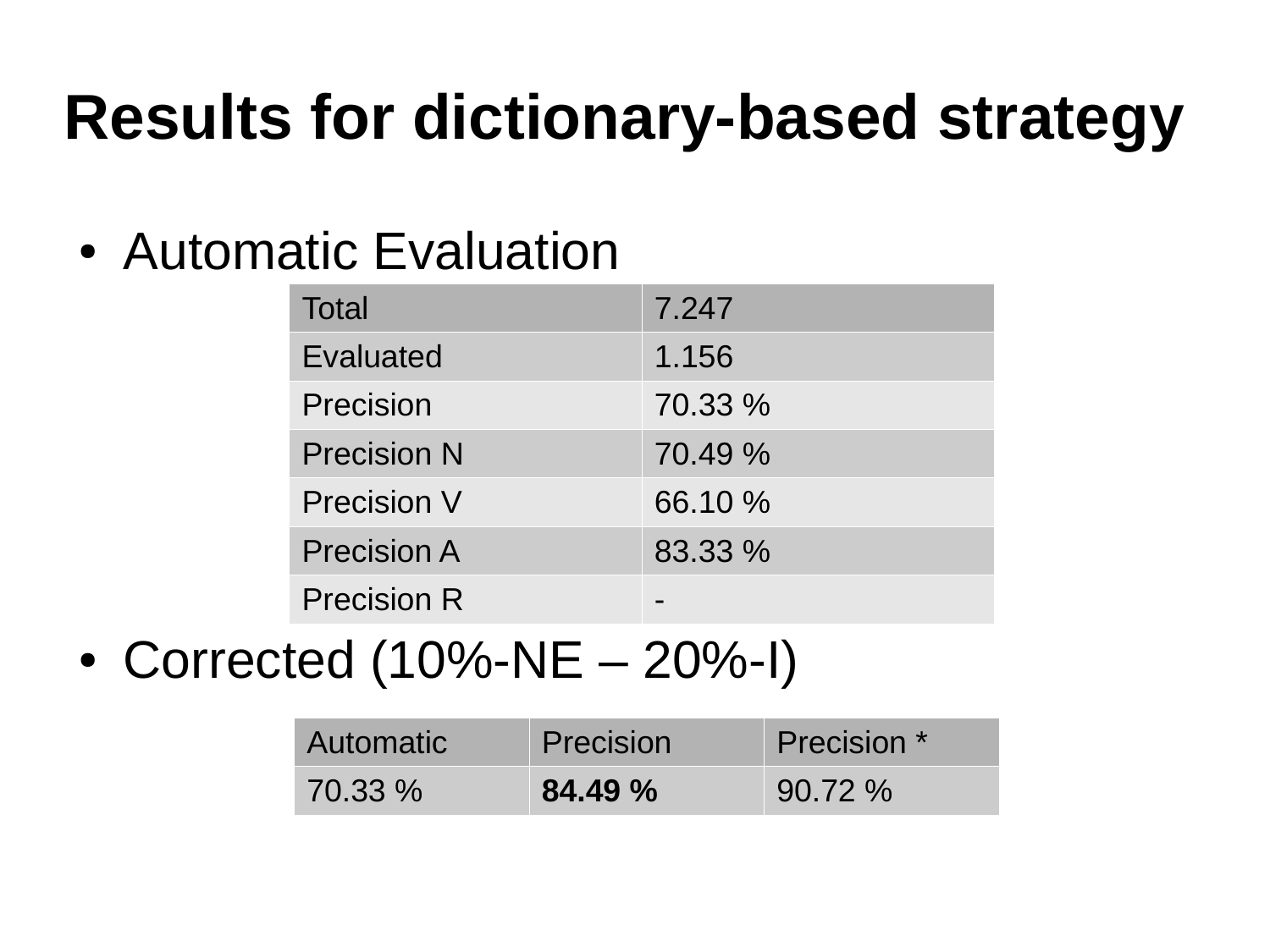# **Results for Babelnet based strategy**

• Automatic Evaluation

| <b>Total</b>       | 12.949  |
|--------------------|---------|
| Evaluated          | 1.934   |
| Precision          | 66.65 % |
| <b>Precision N</b> | 66.65 % |
| <b>Precision V</b> |         |
| <b>Precision A</b> |         |
| <b>Precision R</b> |         |

• Corrected  $(10%-NE - 20%-I)$ 

| Automatic | Precision | Precision * |
|-----------|-----------|-------------|
| 66.65 %   | 88.96 %   | $96.8\%$    |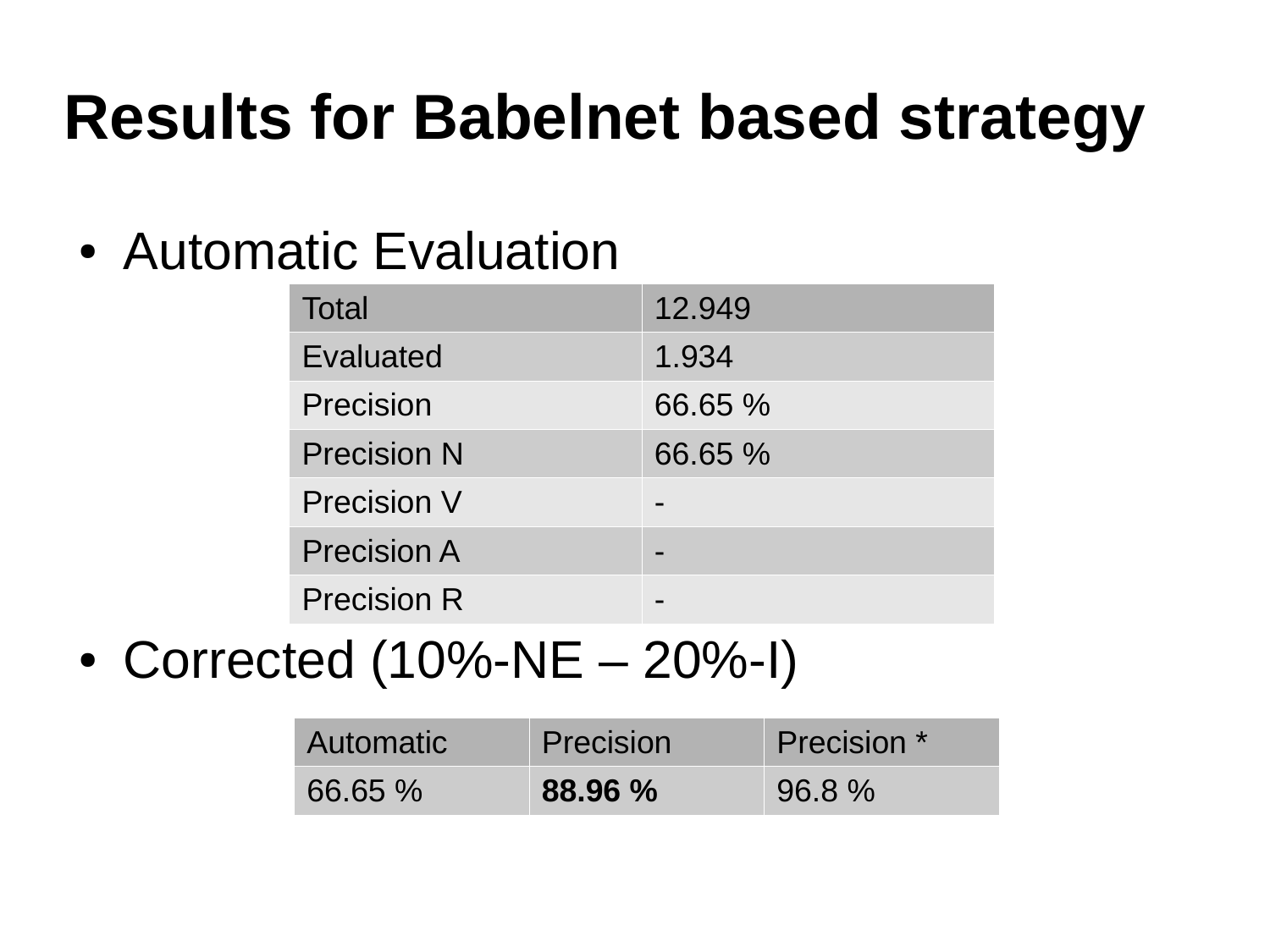#### **Parallel corpus based strategies**

We need a parallel corpus English-Croatian.:

- English: with semantic tags (WN synsets)
- Croatian: T.L lemmatised and POStagged

The WN creation is a word-alignment problem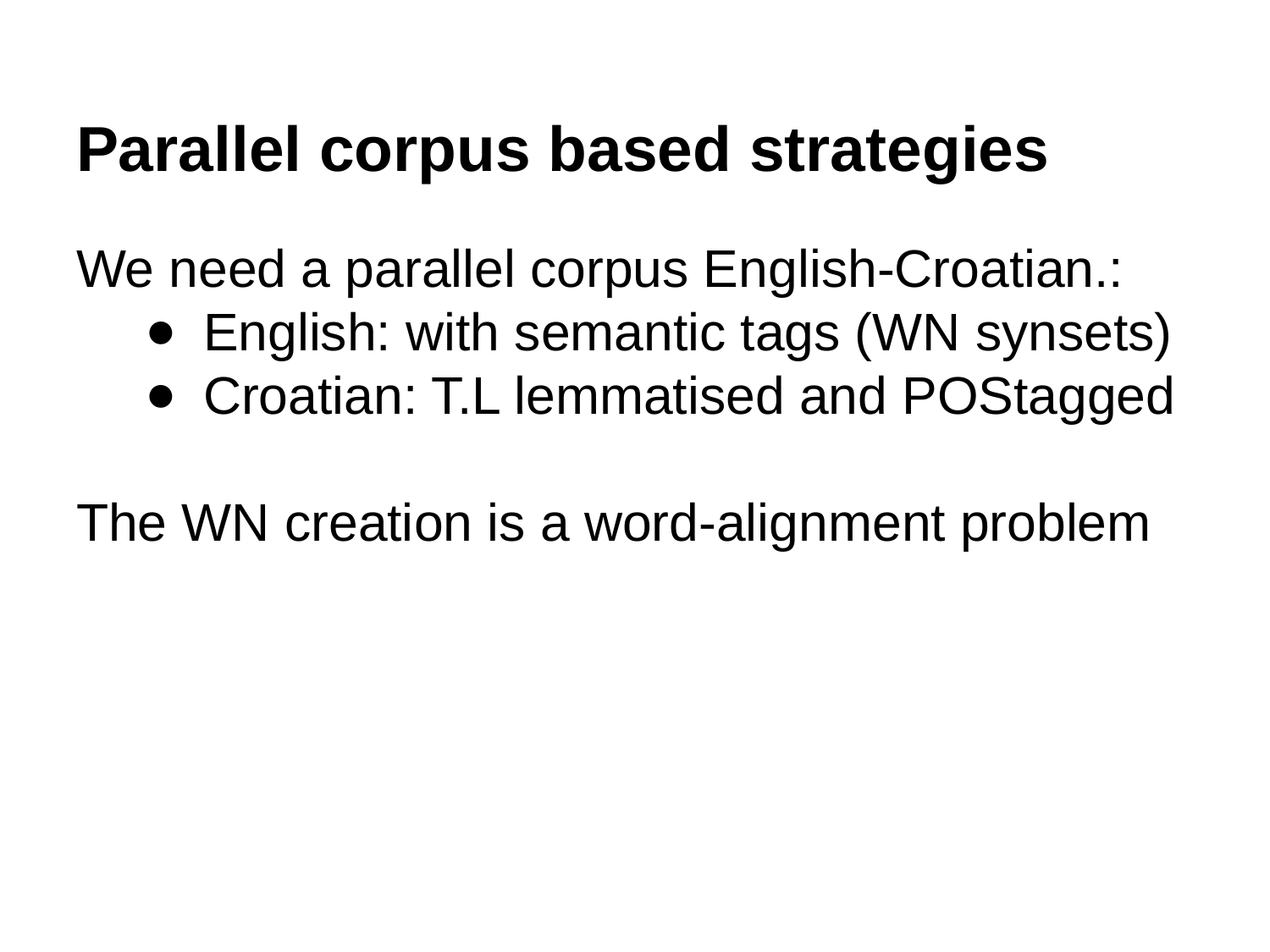#### **Parallel corpus based strategies**

They wanted to touch the mystery. They 01825237-v to 02127358-v the 05685538-n .

Oni su htjeli dirati misterij . Oni|oni|Pp3mpn--n-n-- su|biti|Vcr3p htjeli|htjeti|Vmp-pm dirati|dirati|Vmn misterij|misterij|Ncfsa .|.|Z Oni biti htjeti dirati misterij

01825237-v htjeti 02127358-v dirati 05685538-n misterij

Statistical alignment allowing word reordering and other phenomena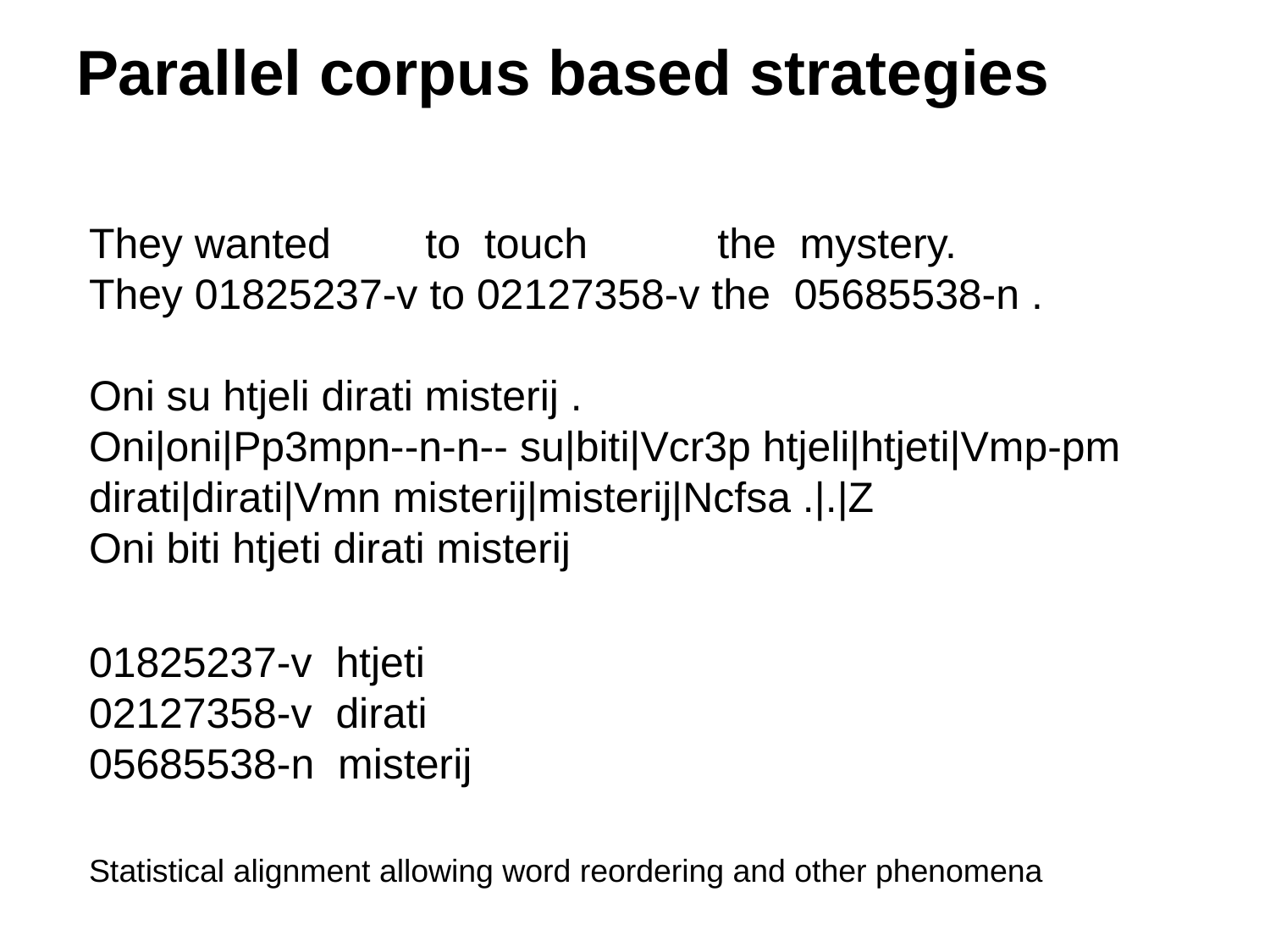# **Parallel corpus based strategies**

No such corpora available.

Two strategies for creation:

- Machine translation of sense-tagged corpora
	- o Google Translate
	- o Semcor, WordNet Gloss Corpus, Senseval 2, Senseval 3
- Automatic sense tagging of parallel corpora
	- Automatic English WSD with Freeling and UKB
	- o Croatian-English parallel Corpus hr-en-p, HrenWac, Eubookshop, SETIMES 2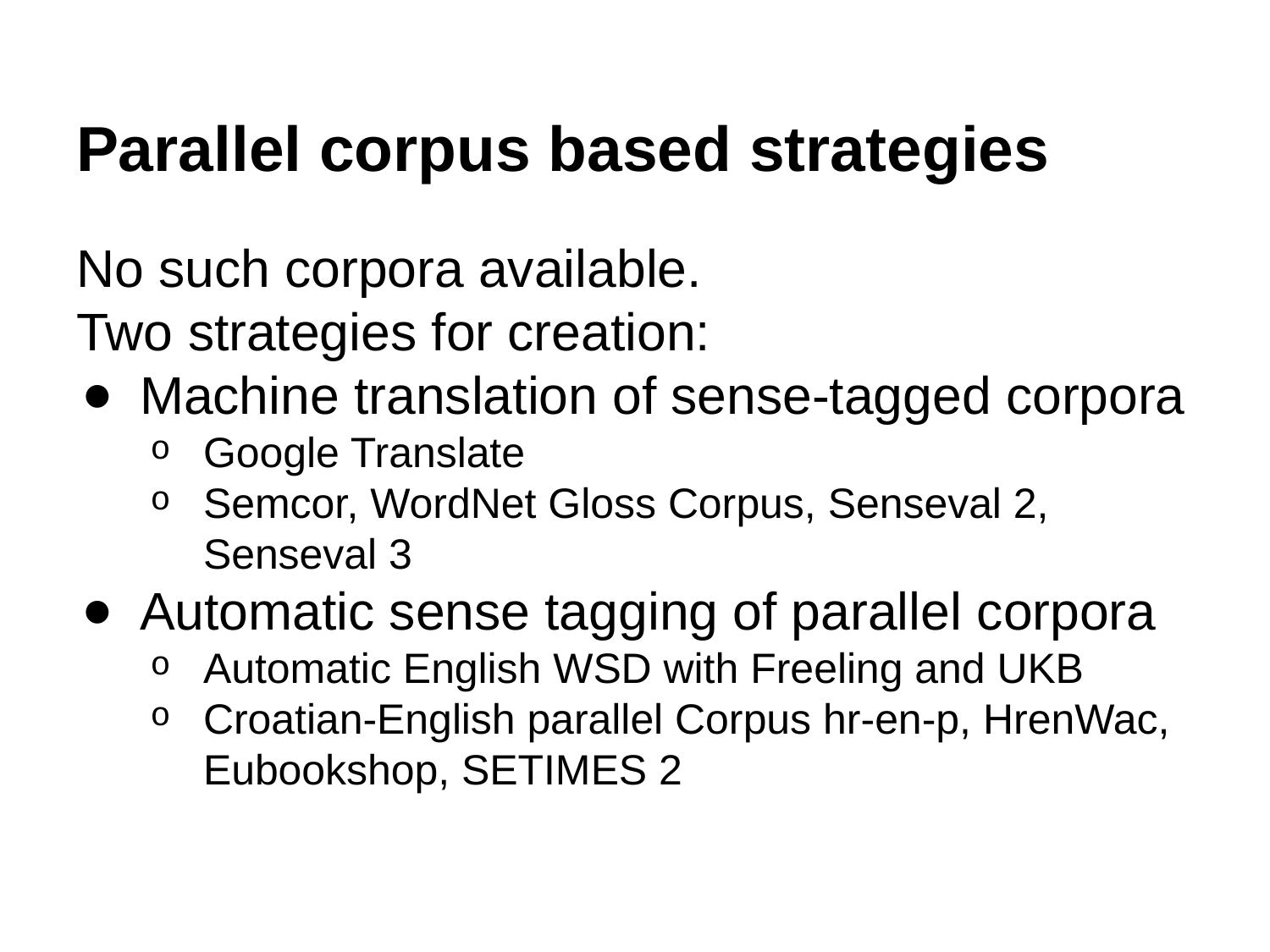# **Size of the corpora: MT**

|                       | Sentence pairs | Tokens eng | <b>Tokens hrv</b> |
|-----------------------|----------------|------------|-------------------|
| Semcor                | 37.176         | 796,076    | 722,860           |
| <b>PWGC</b>           | 113.404        | 1.530.250  | 1.304.426         |
| Senseval <sub>2</sub> | 230            | 5.500      | 5.132             |
| Senseval <sub>3</sub> | 300            | 5.557      | 5.022             |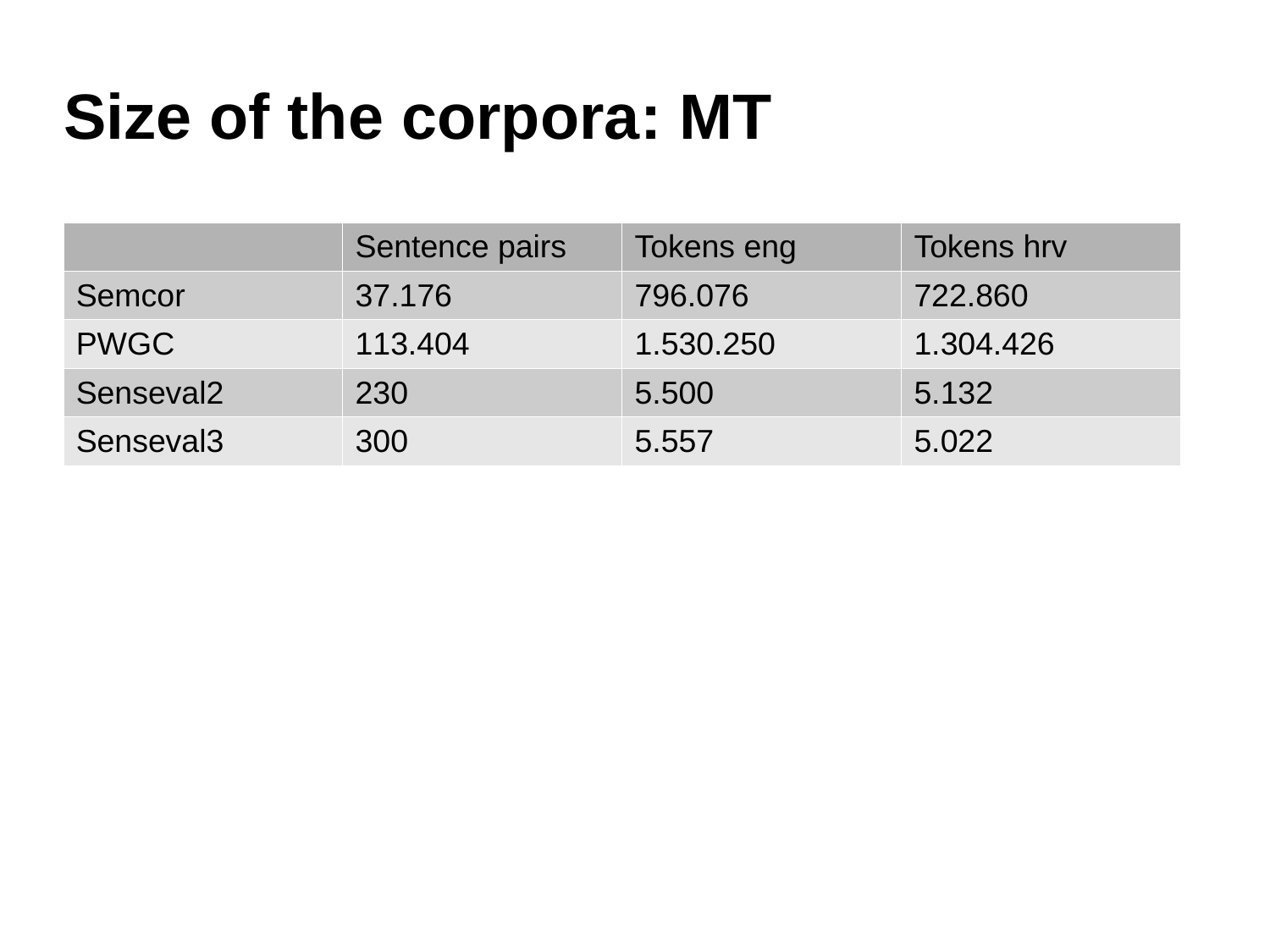### **Machine translation of sense-tagged English Corpora**

• Automatic Evaluation

| <b>Total</b>       | 8.785   |
|--------------------|---------|
| Evaluated          | 3.335   |
| <b>Precision</b>   | 78.74 % |
| <b>Precision N</b> | 79.10 % |
| <b>Precision V</b> | 75.21 % |
| <b>Precision A</b> | 89.93 % |
| <b>Precision R</b> |         |

• Corrected  $(10% - NE - 20% - I)$ 

| Automatic | Precision | Precision * |
|-----------|-----------|-------------|
| 78.74 %   | 87.76 %   | $94.26\%$   |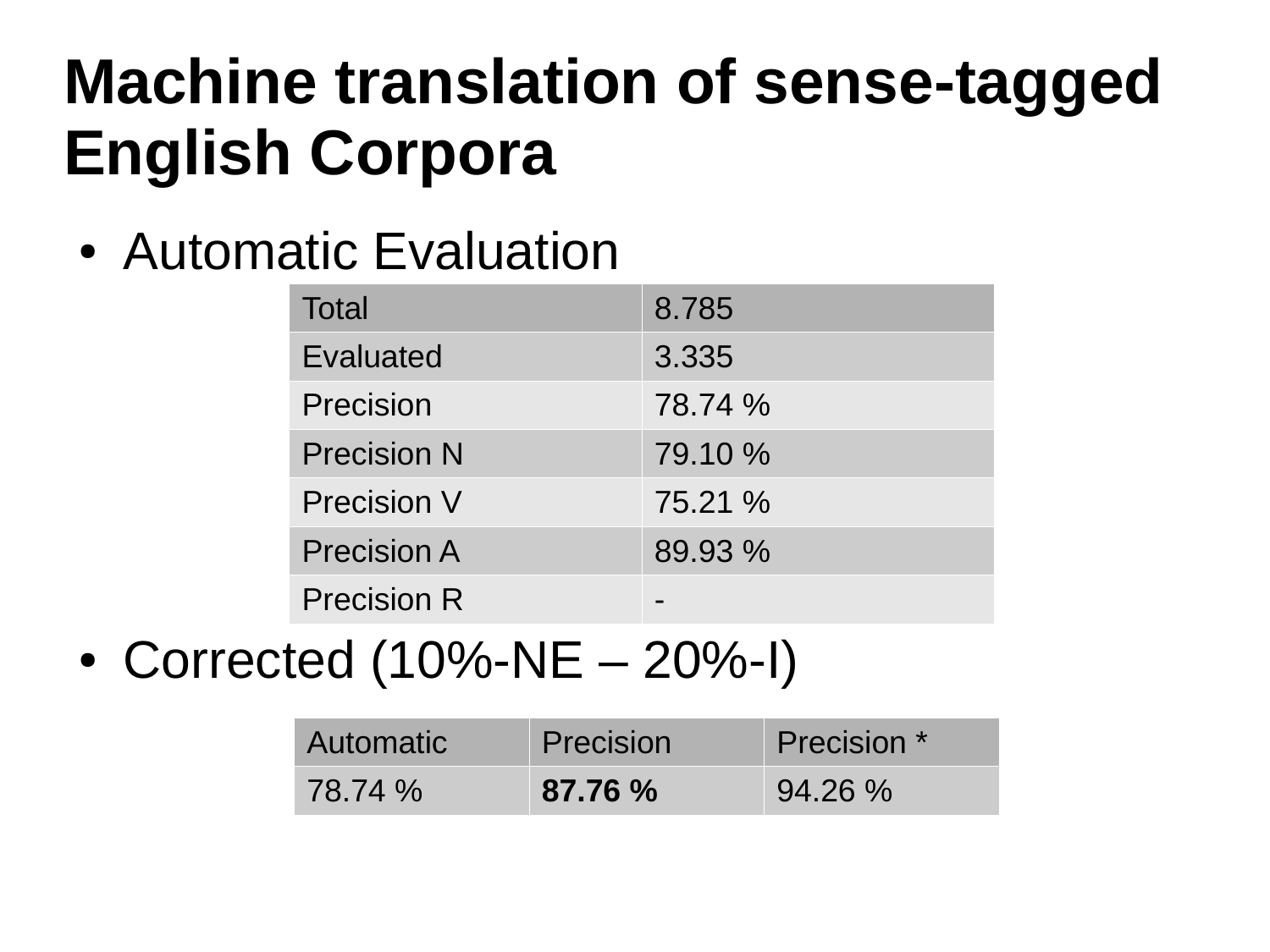# **Size of the corpora for A. WSD**

|                 | Sentence pairs | Tokens eng | <b>Tokens hrv</b> |
|-----------------|----------------|------------|-------------------|
| hre-en p.c      | 62.566         | 1.790.041  | 1.590.637         |
| EUbookshop      | 6.104          | 131.217    | 126.607           |
| hrenWac         | 47.475         | 1.282.007  | 1.152.552         |
| <b>SETIMES2</b> | 205.910        | 4.629.877  | 4.662.863         |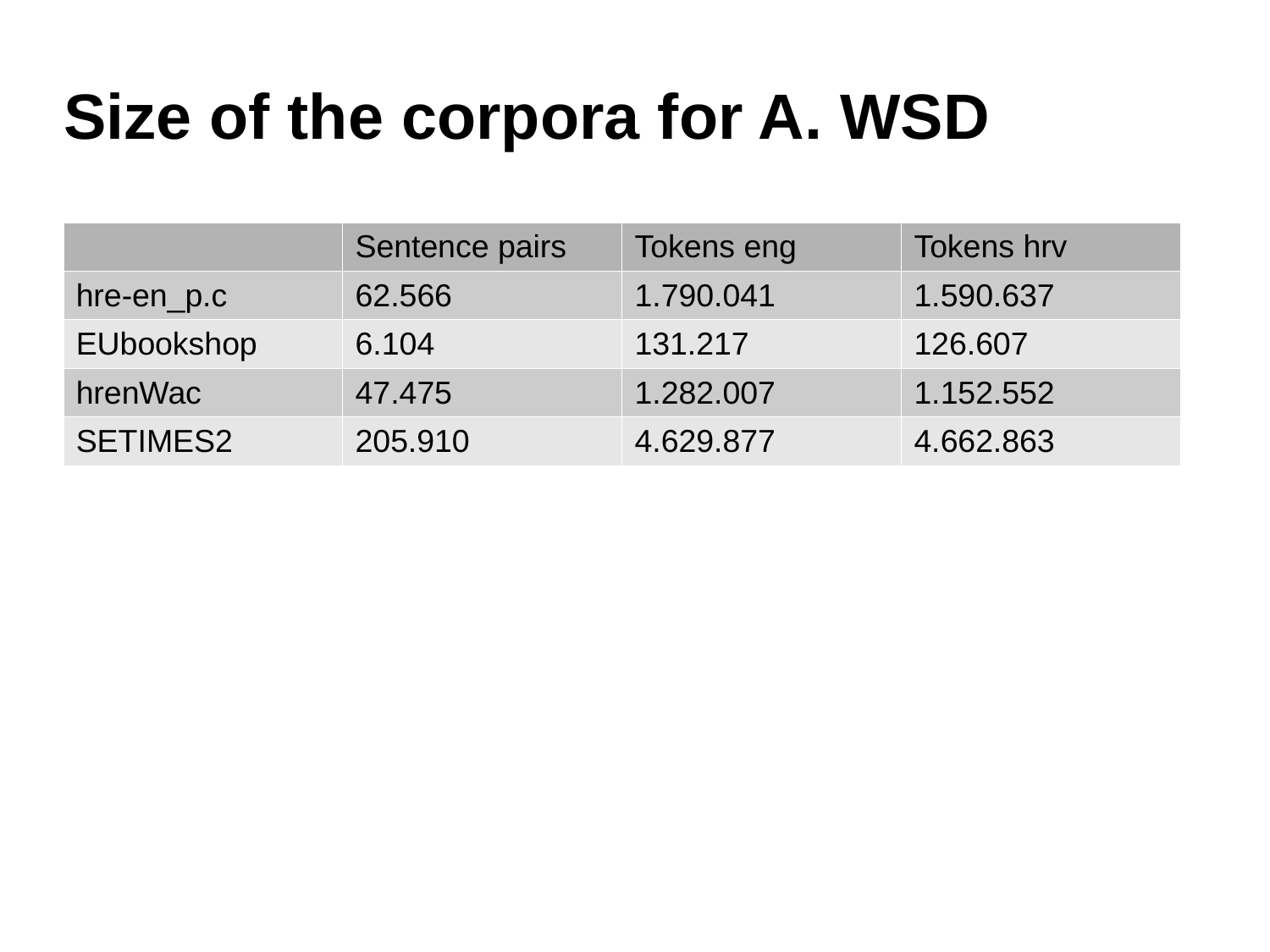### **Automatic WSD of English-Croatian parallel corpora**

• Automatic Evaluation

| <b>Total</b>       | 609     |
|--------------------|---------|
| Evaluated          | 149     |
| Precision          | 85.91 % |
| <b>Precision N</b> | 84.13 % |
| <b>Precision V</b> | 87.71 % |
| <b>Precision A</b> | 100 %   |
| <b>Precision R</b> |         |

• Corrected  $(100% - NE - 100% - I)$ 

| Automatic | Precision | Precision * |
|-----------|-----------|-------------|
| 85.81 %   | 90.14%    | $92.21\%$   |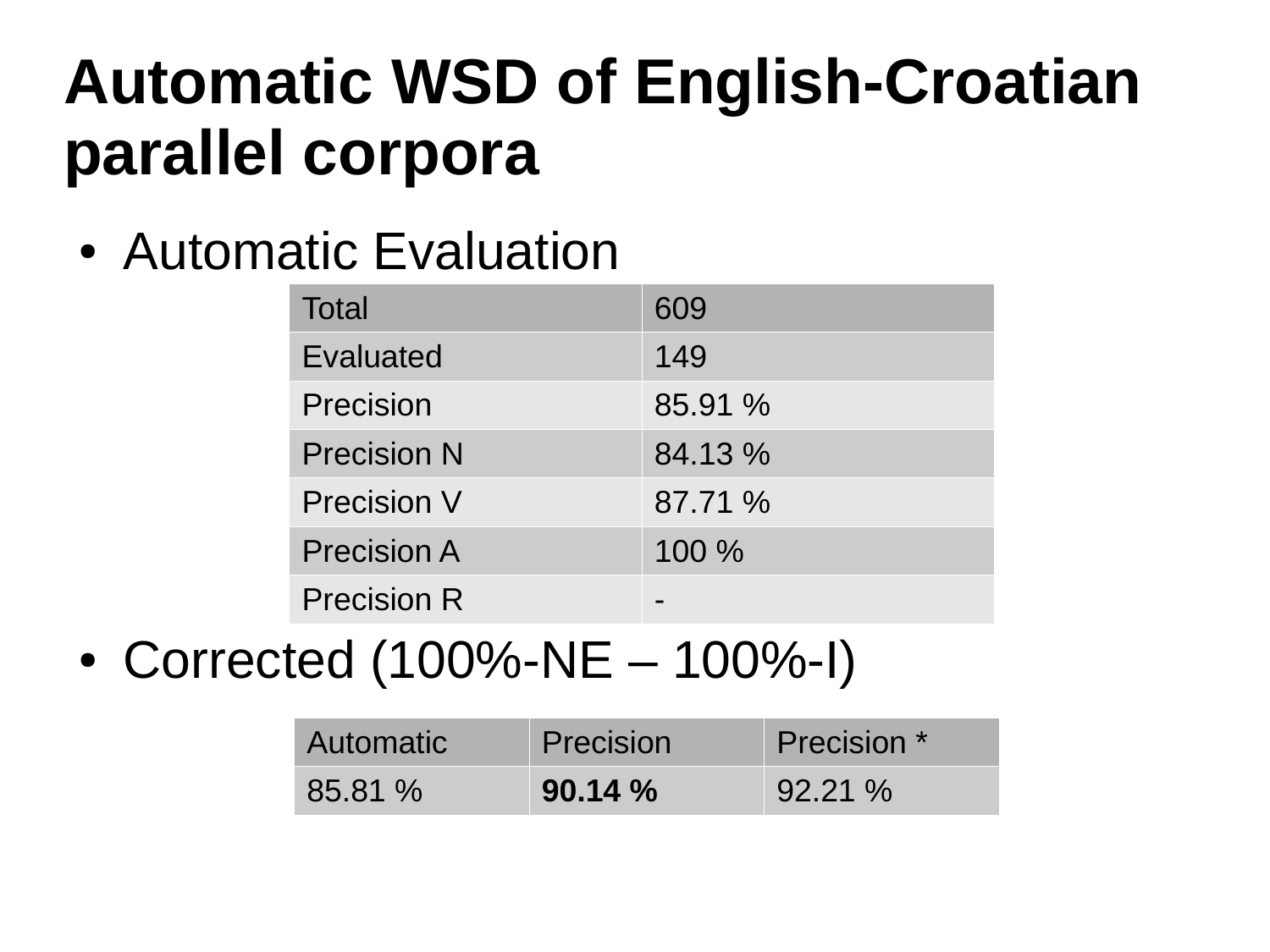# **Overall results**

• Automatic Evaluation

| <b>Total</b>       | 23.567  |
|--------------------|---------|
| Evaluated          | 5.315   |
| <b>Precision</b>   | 71.03 % |
| <b>Precision N</b> | 69.83 % |
| <b>Precision V</b> | 74.19 % |
| <b>Precision A</b> | 89.74 % |
| <b>Precision R</b> |         |

- 18.252 new synset-variant pais
- Expected precision up to 85 %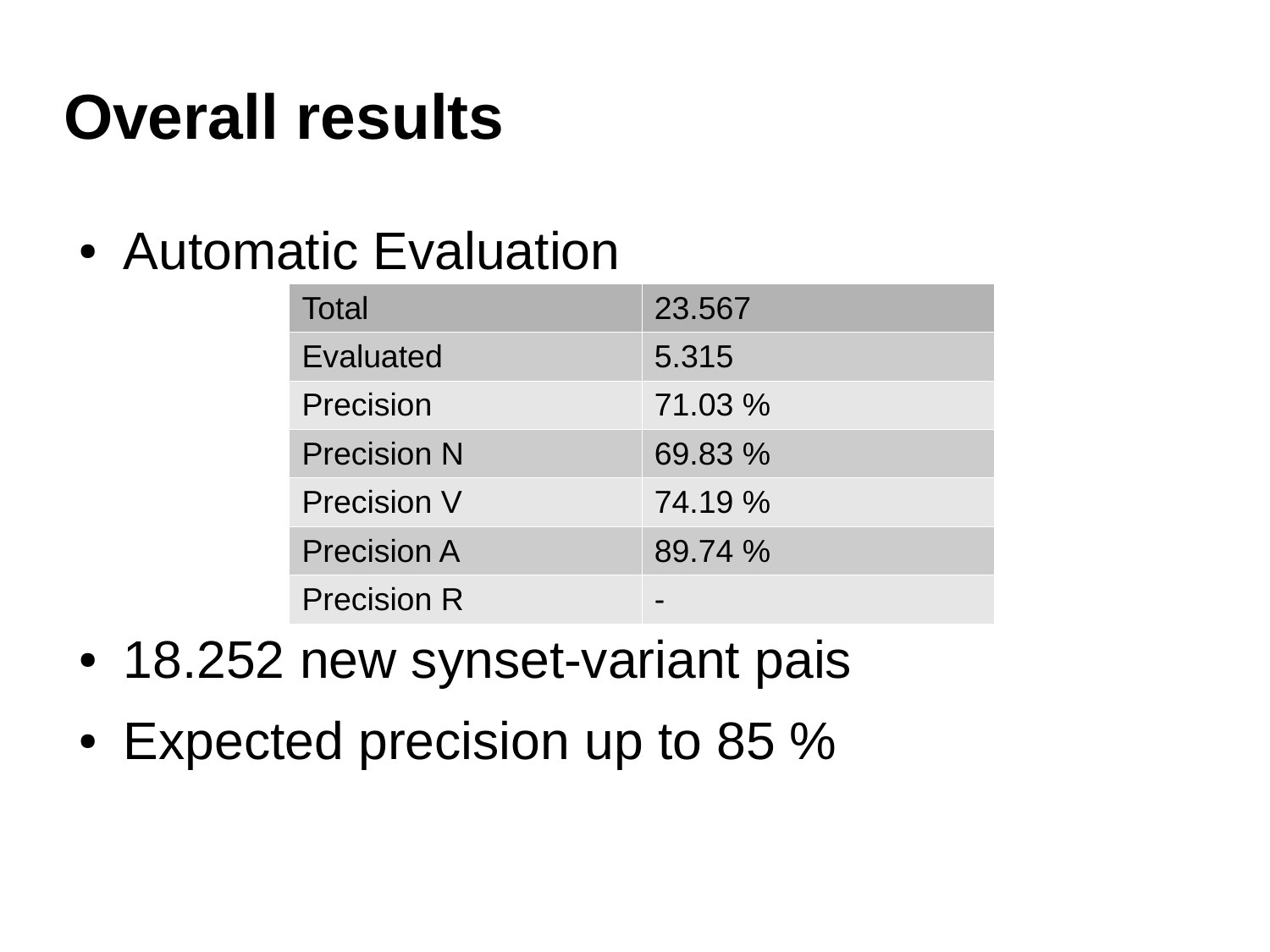# **Main source of errors**

- Dictionary and Babelnet2
	- capitalization of the entries: In Wikipedia and Wikispecies. Improve automatic normalization
	- Some entries in another forms other than nominative singular (i.e. nominative plural)
- Parallel corpora
	- Tagger: simple one. (i.e.. reflexive verbs with *se*)
	- o Machine translation
	- o WSD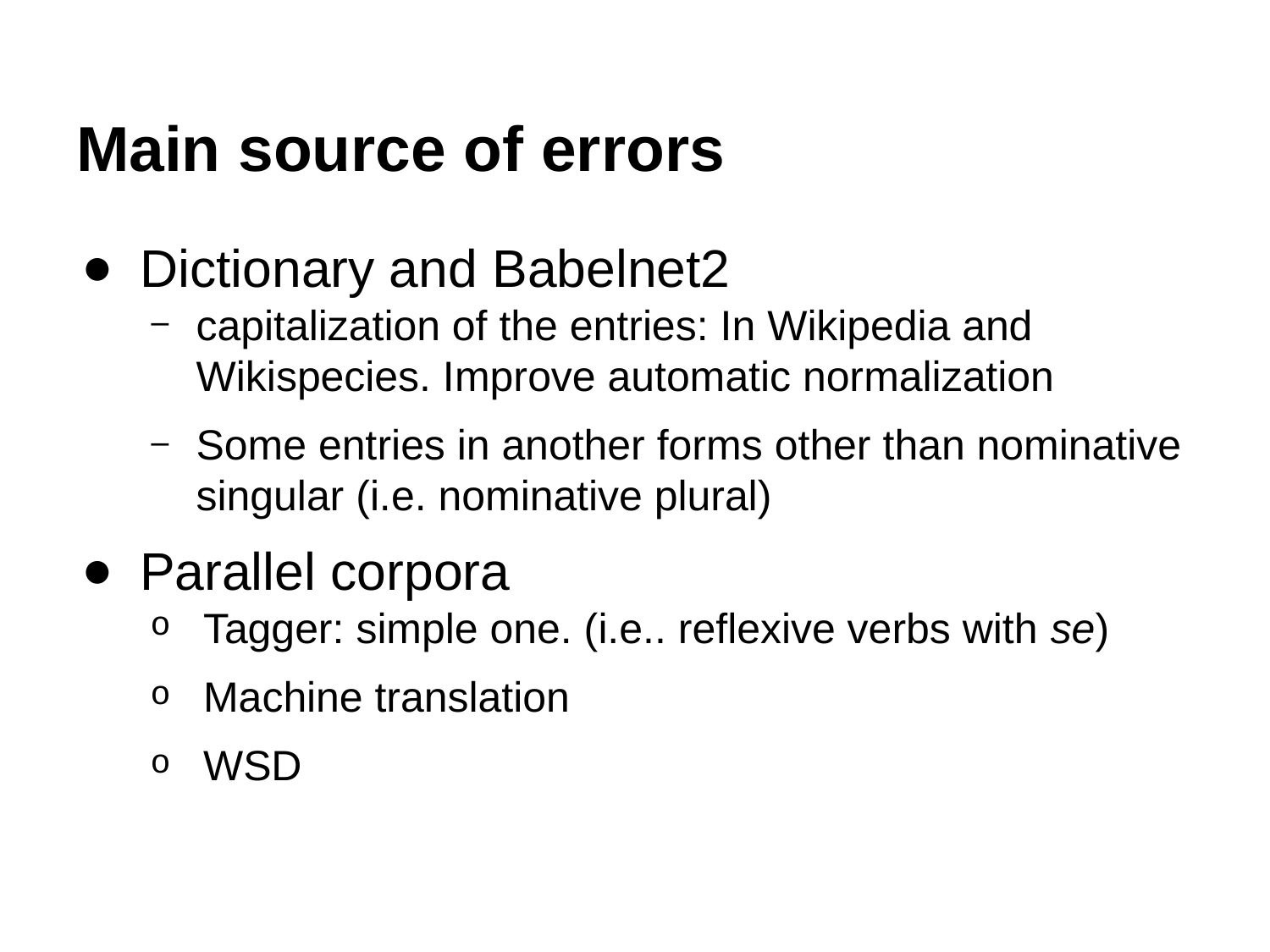# **Preliminary results for Slovene**

- SloWNet
	- 42.586 synsets
	- 74.130 synset-variant pairs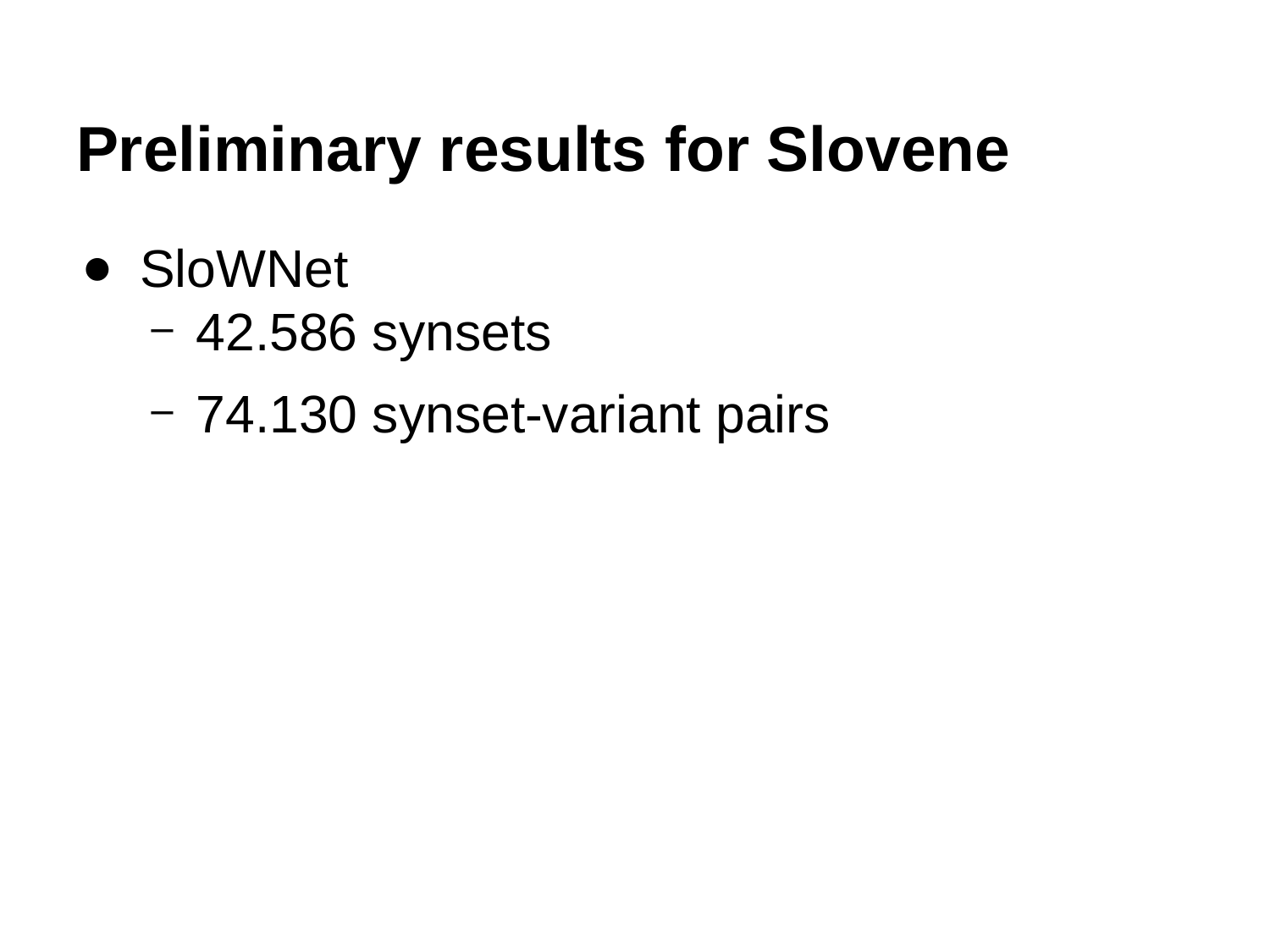# **Results for dictionary-based strategy**

#### • Automatic Evaluation

| <b>Total</b>       | 7.370   |
|--------------------|---------|
| Evaluated          | 5.421   |
| <b>Precision</b>   | 66.09 % |
| <b>Precision N</b> | 67.09 % |
| <b>Precision V</b> | 60.53 % |
| <b>Precision A</b> | 40.32 % |
| <b>Precision R</b> | 24.32   |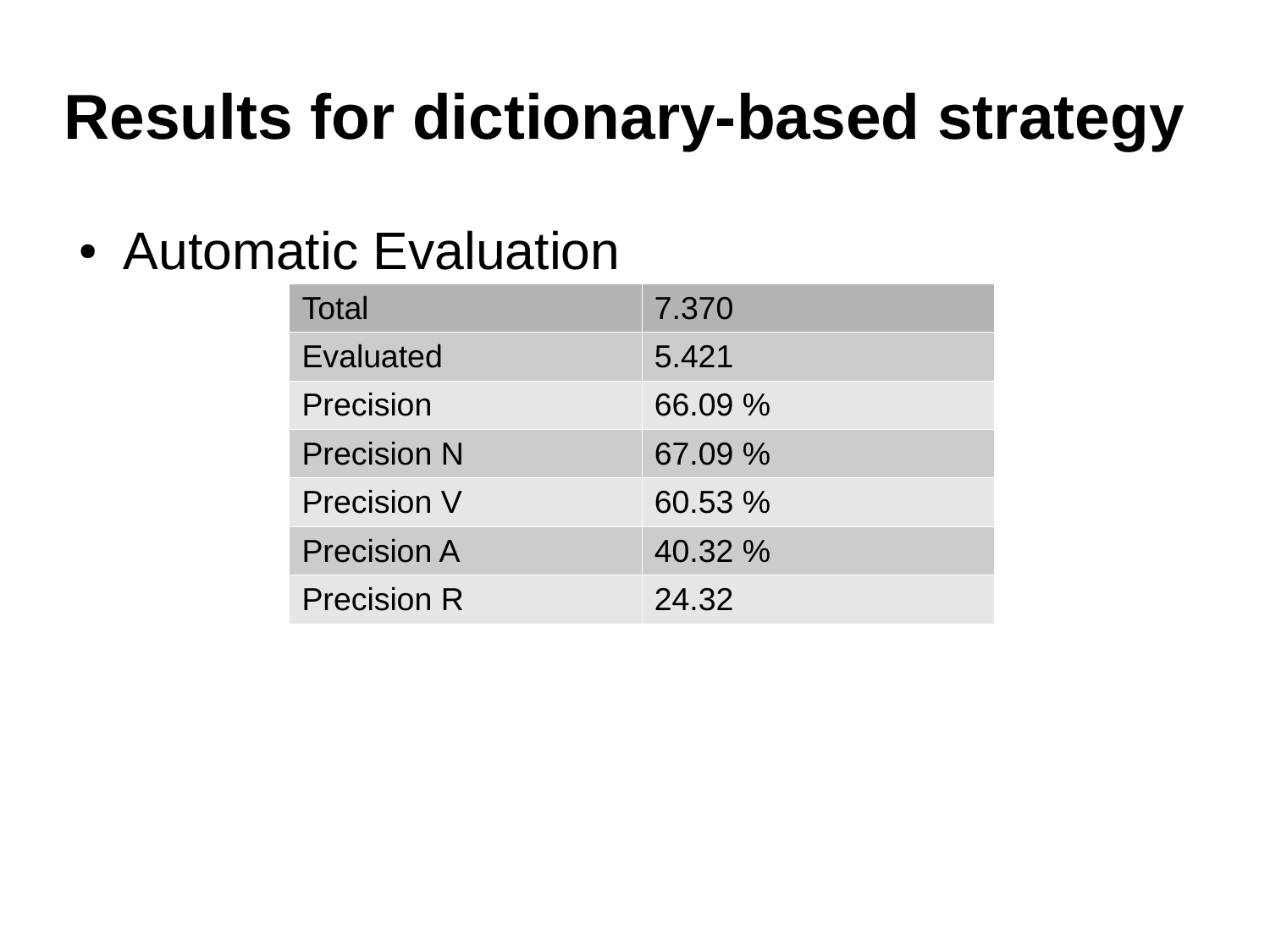# **Results for Babelnet 2**

#### • Automatic Evaluation

| <b>Total</b>       | 10.670  |
|--------------------|---------|
| Evaluated          | 7.078   |
| <b>Precision</b>   | 73.52 % |
| <b>Precision N</b> | 73.52 % |
| <b>Precision V</b> |         |
| <b>Precision A</b> |         |
| <b>Precision R</b> |         |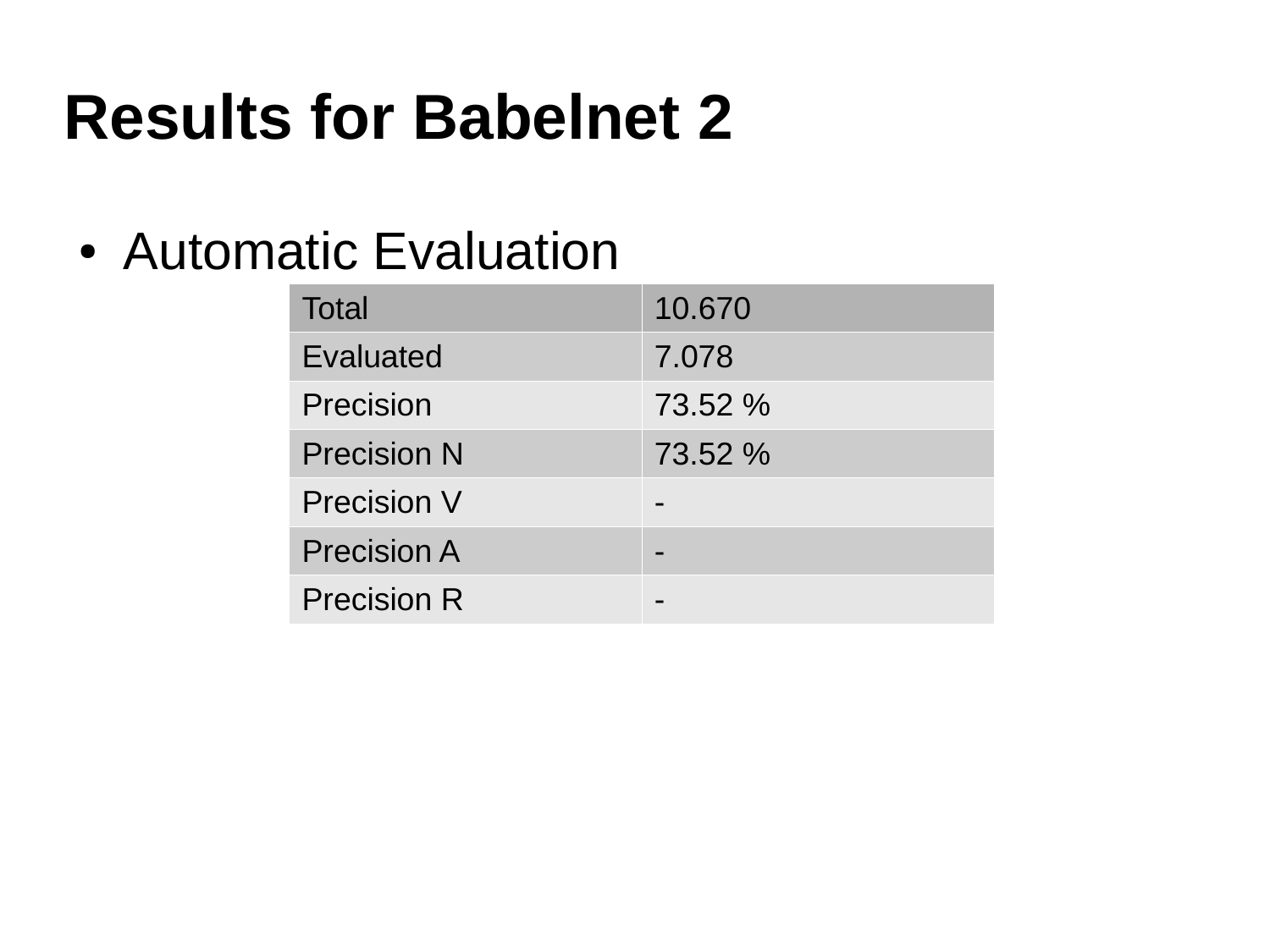# **Overall**

#### • Automatic Evaluation

| <b>Total</b>       | 13.933  |
|--------------------|---------|
| Evaluated          | 9.480   |
| <b>Precision</b>   | 67.27 % |
| <b>Precision N</b> | 67.86 % |
| <b>Precision V</b> | 60.53 % |
| <b>Precision A</b> | 40.32 % |
| <b>Precision R</b> | 24.32   |

• New synset-variant pairs: 4.453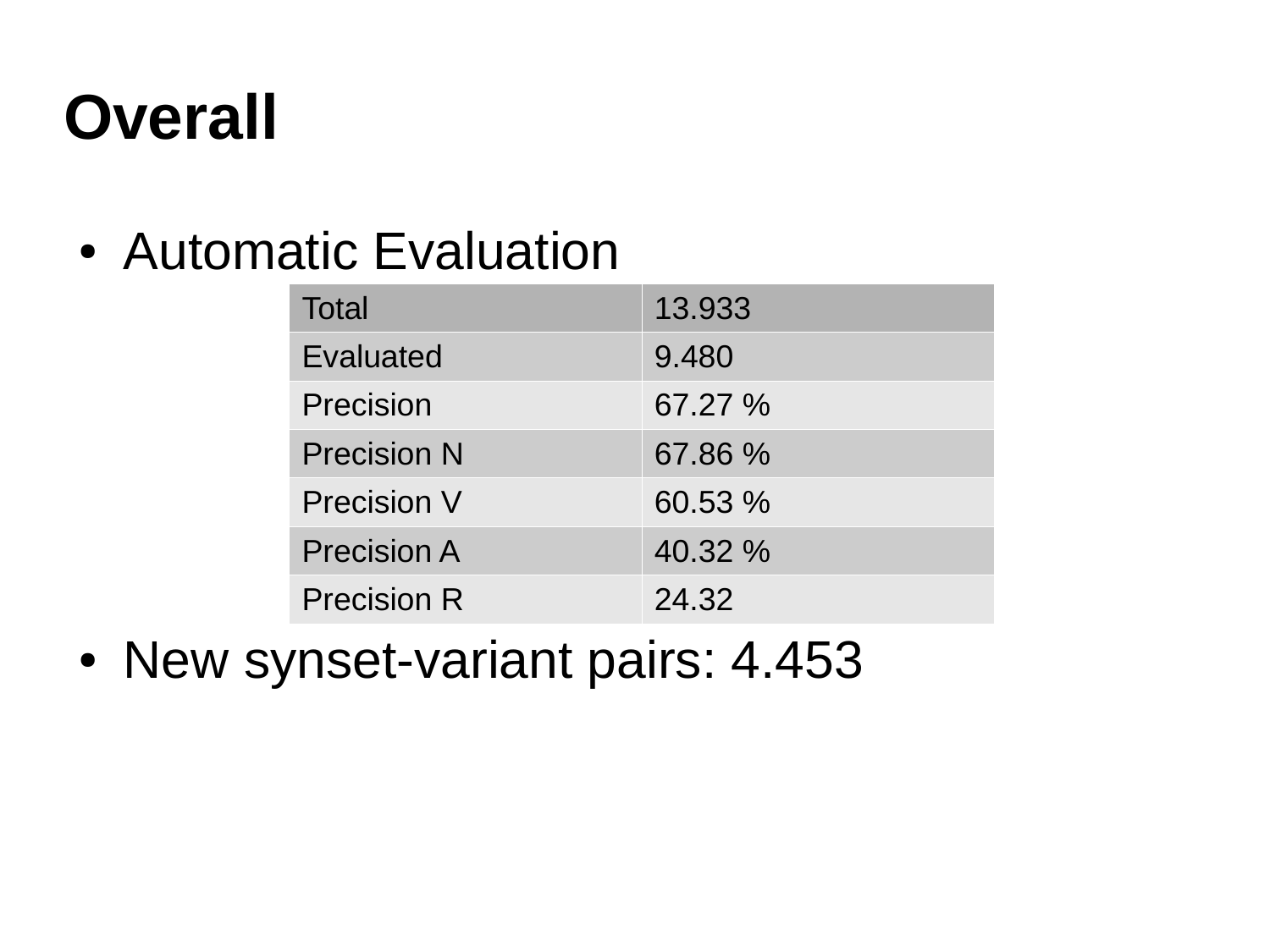### **Conclusions**

- Effective way to create or enlarge WN
- 100WN-Project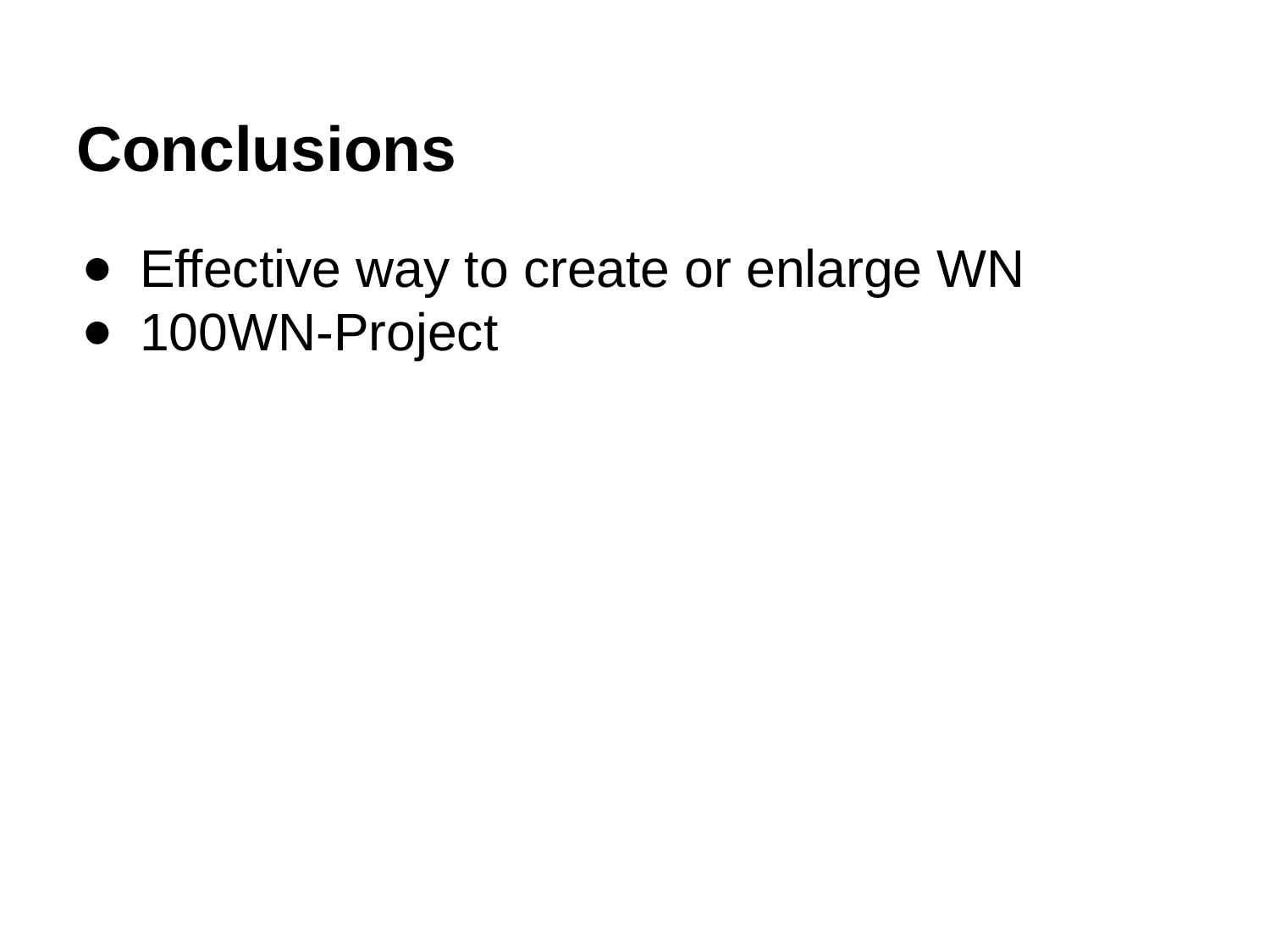#### **Future work**

- Improve the WN-Toolkit
- Train Freeling for Croatian
	- Improving HML (GPL)
- HrAcquis parallel corpus (Croatian)
- Measure of completeness of a WordNet
- Manually revise all the results:
	- In a variant frequency order
- 100WN: collaborate in the creation or expansion of WordNets for other languages